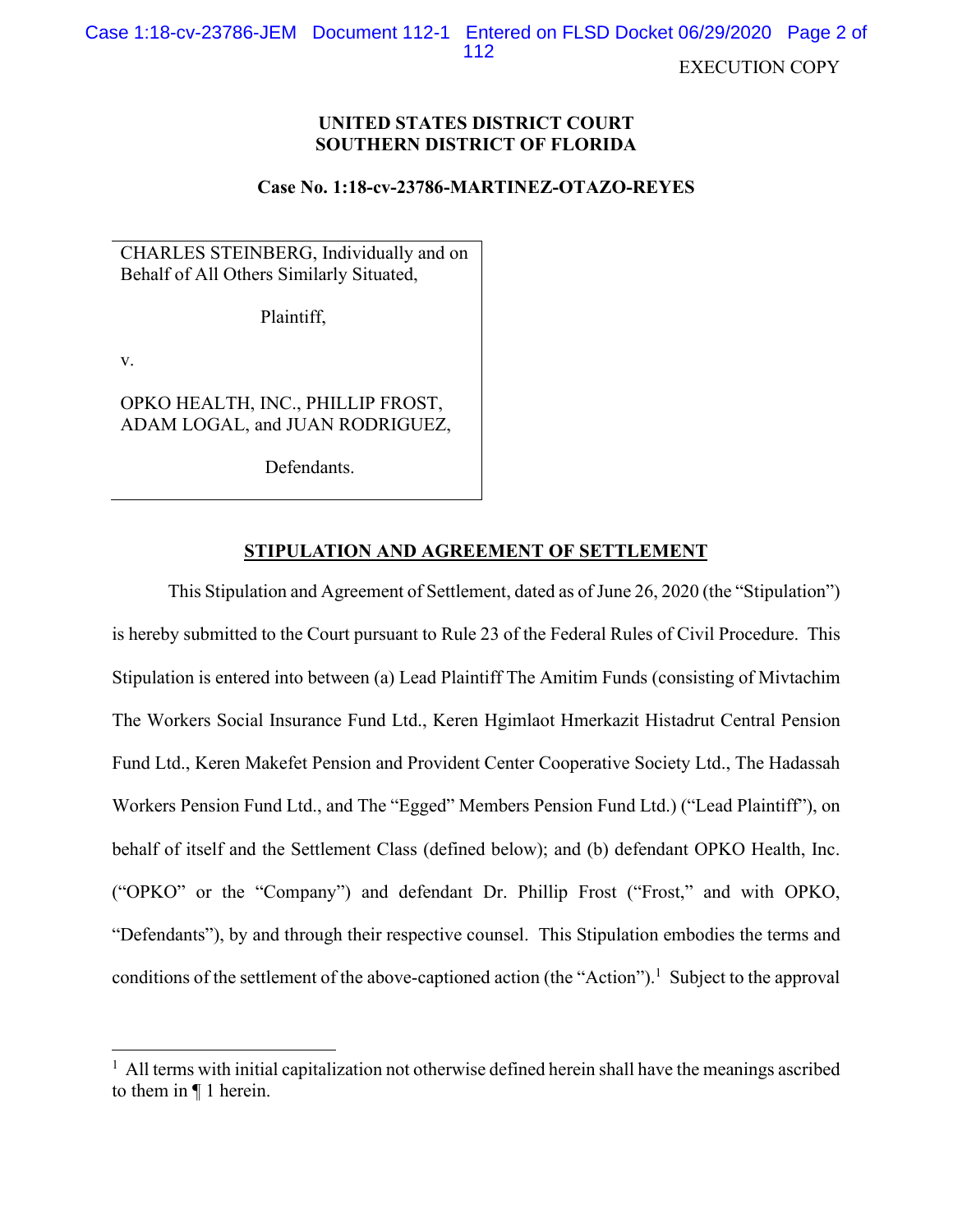# Case 1:18-cv-23786-JEM Document 112-1 Entered on FLSD Docket 06/29/2020 Page 3 of 112

of the Court and the terms and conditions expressly provided herein, this Stipulation is intended to fully, finally, and forever compromise, settle, release, resolve, and dismiss with prejudice the Action and all Released Plaintiffs' Claims (defined below) against Defendants.

WHEREAS:

A. On September 14, 2018, the Action was commenced with the filing of a securities class action complaint in the United States District Court for the Southern District of Florida, styled *Steinberg v. OPKO Health, Inc., et al.*, No. 1:18-cv-23786-JEM.

B. By Opinion and Order dated April 10, 2019, the Court appointed the Amitim Funds as Lead Plaintiff for the Action and approved Lead Plaintiff's selection of Bernstein Litowitz Berger & Grossmann LLP as Lead Counsel.

C. On May 3, 2019, Lead Plaintiff filed and served its Consolidated Class Action Complaint (the "Complaint") asserting claims against Defendants<sup>2</sup> under Section 10(b) of the Securities Exchange Act of 1934 (the "Exchange Act") and Rule 10b-5 promulgated thereunder, against Frost under Section 20(a) of the Exchange Act, and against Defendants for violation of the Israel Securities Law, 1968, for purchases made on the Tel Aviv Stock Exchange ("TASE"). These claims were premised on allegedly materially false and misleading statements and purportedly omitted material information.

D. On June 17, 2019, Defendants served their motion to dismiss the Complaint. On July 19, 2019, Lead Plaintiff filed its papers in opposition and, on August 19, 2019, Defendants served their reply papers. Lead Plaintiff moved for leave to file a sur-reply on August 27, 2019,

<sup>2</sup> Although Adam Logal and Juan Rodriguez were named in prior complaints, no claims were asserted against them in the Complaint.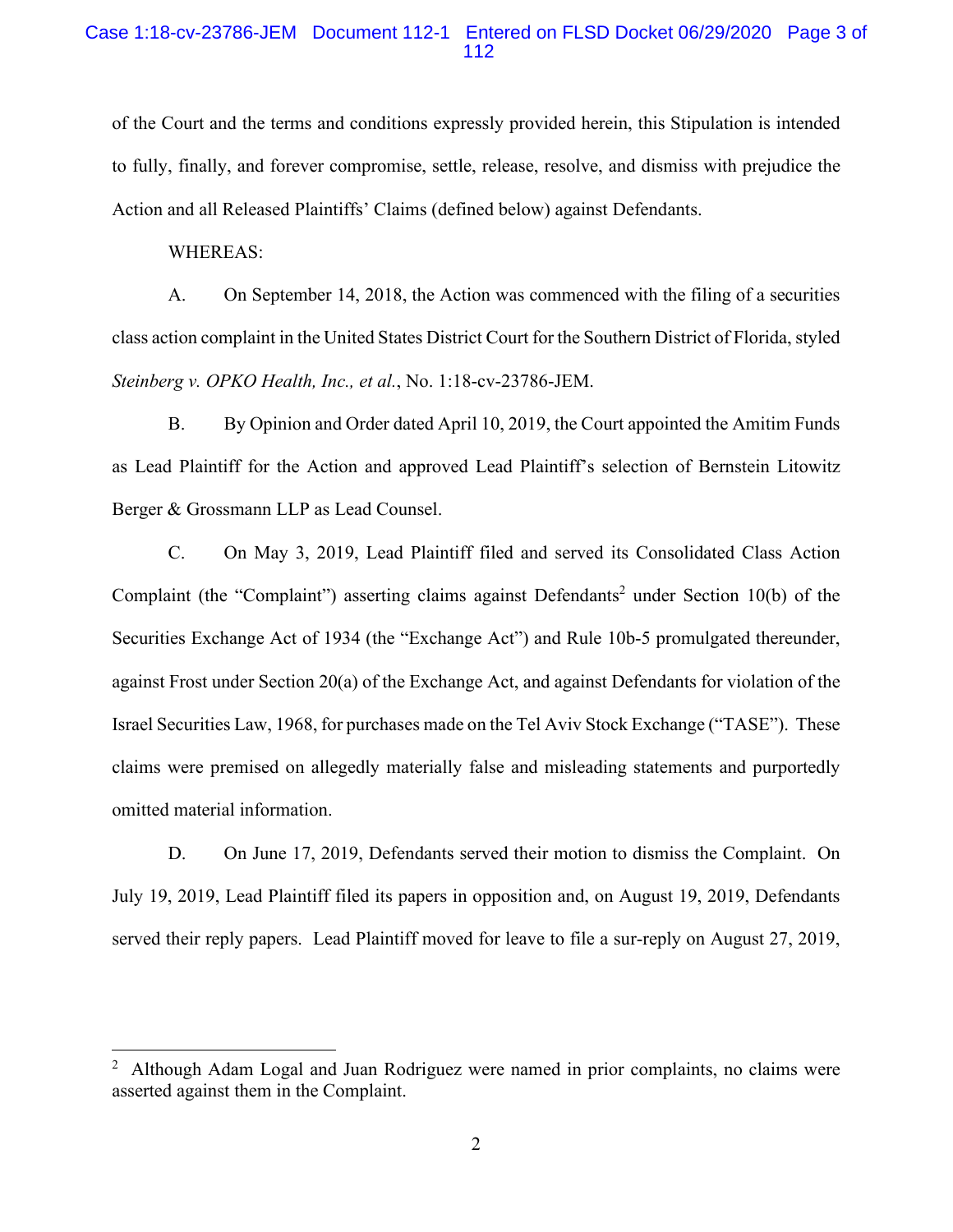# Case 1:18-cv-23786-JEM Document 112-1 Entered on FLSD Docket 06/29/2020 Page 4 of 112

Defendants served their opposition on August 29, 2019, and Lead Plaintiff served its reply papers on September 5, 2019.

E. The Court granted Lead Plaintiff's Motion for Leave to File a Sur-Reply on February 14, 2020, and Lead Plaintiff filed its sur-reply on February 21, 2020.

F. On December 17, 2019, the Parties attended an all-day mediation, with Jed Melnick of JAMS serving as the mediator. After months of additional discussion and negotiation facilitated by Mr. Melnick, the Parties agreed to settle and release all claims in return for a cash payment of \$16,500,000, subject to certain terms and conditions and the execution of a customary "long form" stipulation and agreement of settlement and related papers.

G. On May 29, 2020, the Parties informed the Court via a telephonic conference that they had reached a settlement in principle, and, on that same day, the Court issued its Order on Notice of Settlement denying all pending motions as moot and administratively closing the case.

H. This Stipulation (together with the exhibits hereto) reflects the final and binding agreement between the Parties.

I. Based upon their investigation and prosecution of the case, Lead Plaintiff and Lead Counsel have concluded that the terms and conditions of this Stipulation are fair, reasonable and adequate to Lead Plaintiff and the other members of the Settlement Class, and in their best interests. Based on Lead Plaintiff's direct oversight of the prosecution of this matter and with the advice of its counsel, Lead Plaintiff has agreed to settle and release all claims pursuant to the terms and provisions of this Stipulation, after considering, among other things: (a) the substantial financial benefit that Lead Plaintiff and the other members of the Settlement Class will receive under the proposed Settlement; and (b) the significant risks and costs of continued litigation and a potential trial.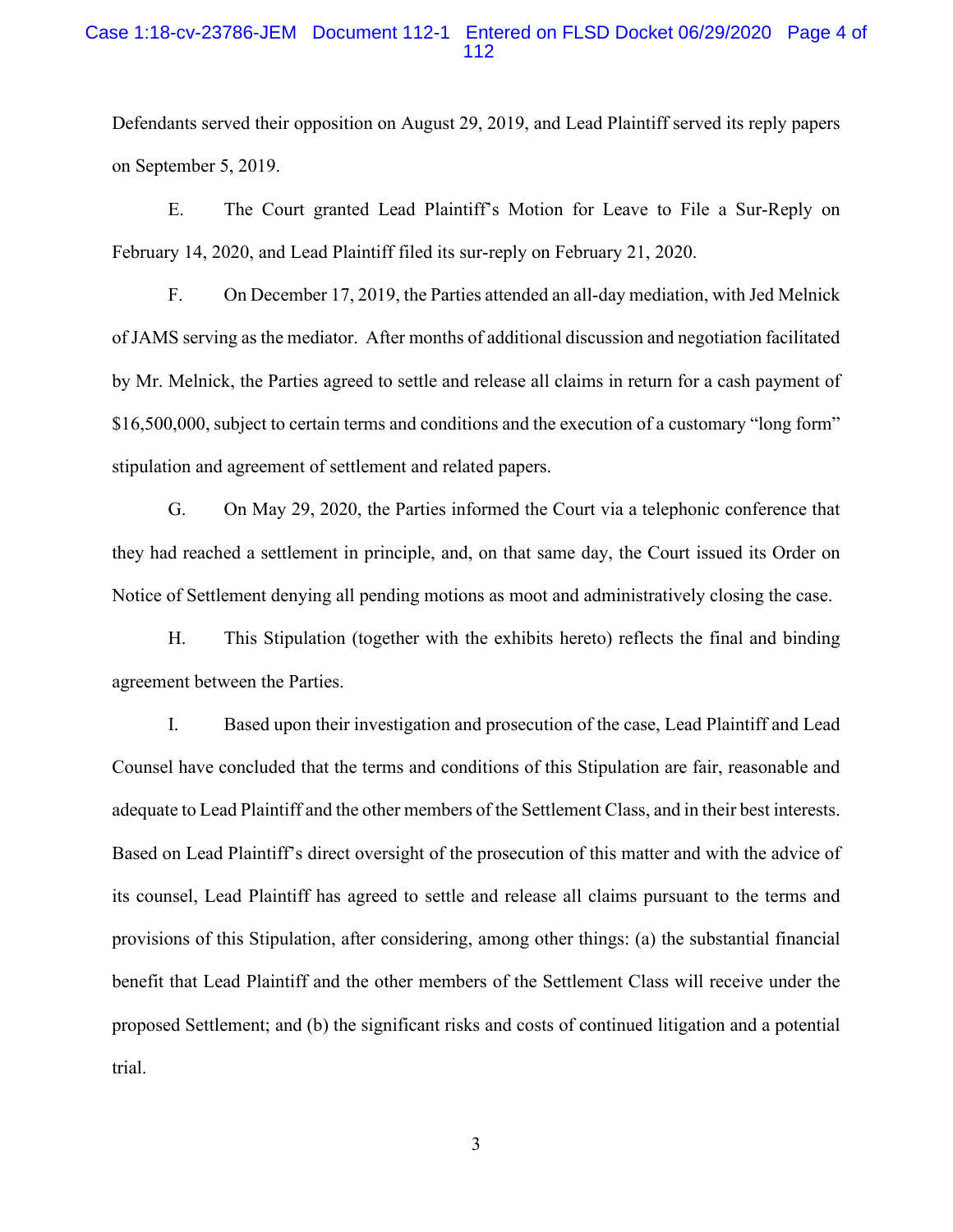## Case 1:18-cv-23786-JEM Document 112-1 Entered on FLSD Docket 06/29/2020 Page 5 of 112

J. This Stipulation constitutes a compromise of all matters that are in dispute between the Parties. Defendants are entering into this Stipulation solely to eliminate the uncertainty, burden, and expense of further protracted litigation. The Defendants have denied, and continue to deny, each and every claim and contention alleged by Lead Plaintiff in this Action and any wrongdoing whatsoever. This Stipulation shall in no event be construed or deemed to be evidence of or an admission or concession on the part of any of the Defendants with respect to any actual or potential claim, or allegation of any fault or liability or wrongdoing or damage whatsoever, or any infirmity in the defenses that Defendants have, or could have, asserted on behalf of the Defendants or any of them. Defendants expressly deny that Lead Plaintiff has asserted any valid claims as to any of them, and expressly deny any and all allegations of fault, liability, wrongdoing, or damages whatsoever. Similarly, this Stipulation shall in no event be construed or deemed to be evidence of or an admission or concession on the part of Lead Plaintiff of any infirmity in any of the claims asserted in the Action, or an admission or concession that any of the Defendants' defenses to liability had any merit.

NOW THEREFORE, it is hereby STIPULATED AND AGREED, by and among Lead Plaintiff (on behalf of itself and all other members of the Settlement Class) and Defendants, by and through their respective undersigned attorneys and subject to the approval of the Court pursuant to Rule 23(e) of the Federal Rules of Civil Procedure, that, in consideration of the benefits flowing to the Parties from the Settlement, all Released Plaintiffs' Claims as against the Defendants' Releasees and all Released Defendants' Claims as against the Plaintiffs' Releasees shall be compromised, settled and released, and the Action shall be dismissed with prejudice, without costs as to the Lead Plaintiff or Defendants (except as hereafter provided), subject to the approval of the Court, and subject to the terms and conditions set forth below.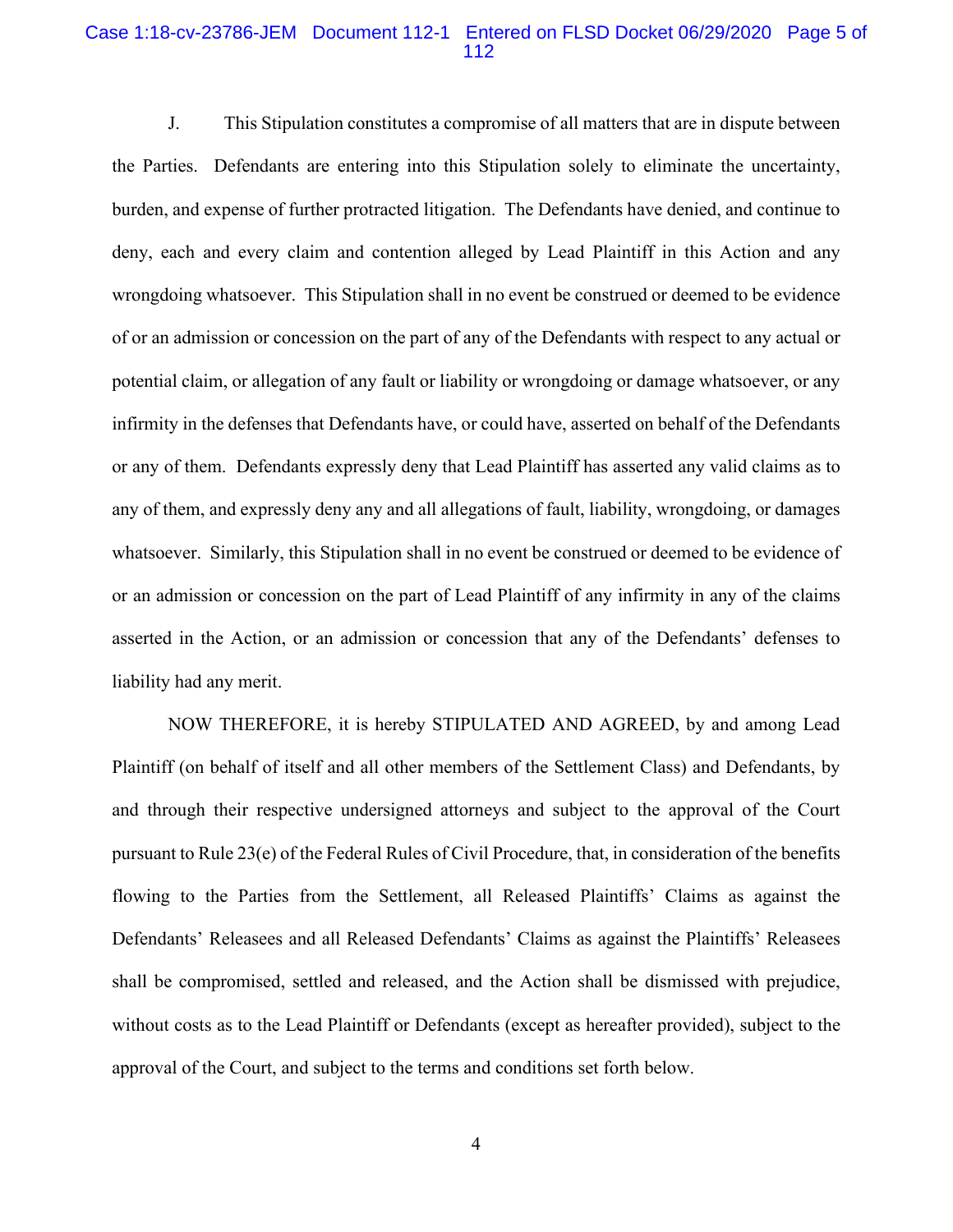Case 1:18-cv-23786-JEM Document 112-1 Entered on FLSD Docket 06/29/2020 Page 6 of 112

#### **DEFINITIONS**

1. As used in this Stipulation and any exhibits attached hereto and made a part hereof, the following capitalized terms shall have the following meanings:

(a) "Action" means the consolidated securities class action in the matter styled *Steinberg v. OPKO Health, Inc.*, Case No. 1:18-cv-23786 (S.D. Fla.).

(b) "Authorized Claimant" means any Claimant whose claim for recovery has been allowed by the Claims Administrator pursuant to the terms of this Stipulation or by order of the Court.

(c) "Claim" means a paper claim submitted on a Proof of Claim Form or an electronic claim that is submitted to the Claims Administrator to share in the distribution of the US Net Settlement Fund.

(d) "Claim Form" or "Proof of Claim Form" means the form, substantially in the form attached hereto as Exhibit 2 to Exhibit A, that a Claimant must complete and submit should that Claimant seek to share in a distribution of the US Net Settlement Fund.

(e) "Claimant" means any Settlement Class Member who submits a Proof of Claim Form in such form and manner, and within such time, as set forth in this Stipulation, or as the Court shall prescribe in order to share in the distribution of the US Net Settlement Fund; or a Settlement Class Member who is eligible for a distribution from the TASE Net Settlement Fund.

(f) "Claims Administrator" means the firm retained by Lead Counsel, subject to approval of the Court, to provide all notices approved by the Court to potential Settlement Class Members and to administer the Settlement.

(g) "Class Period" means the period from September 26, 2013 through September 7, 2018, inclusive.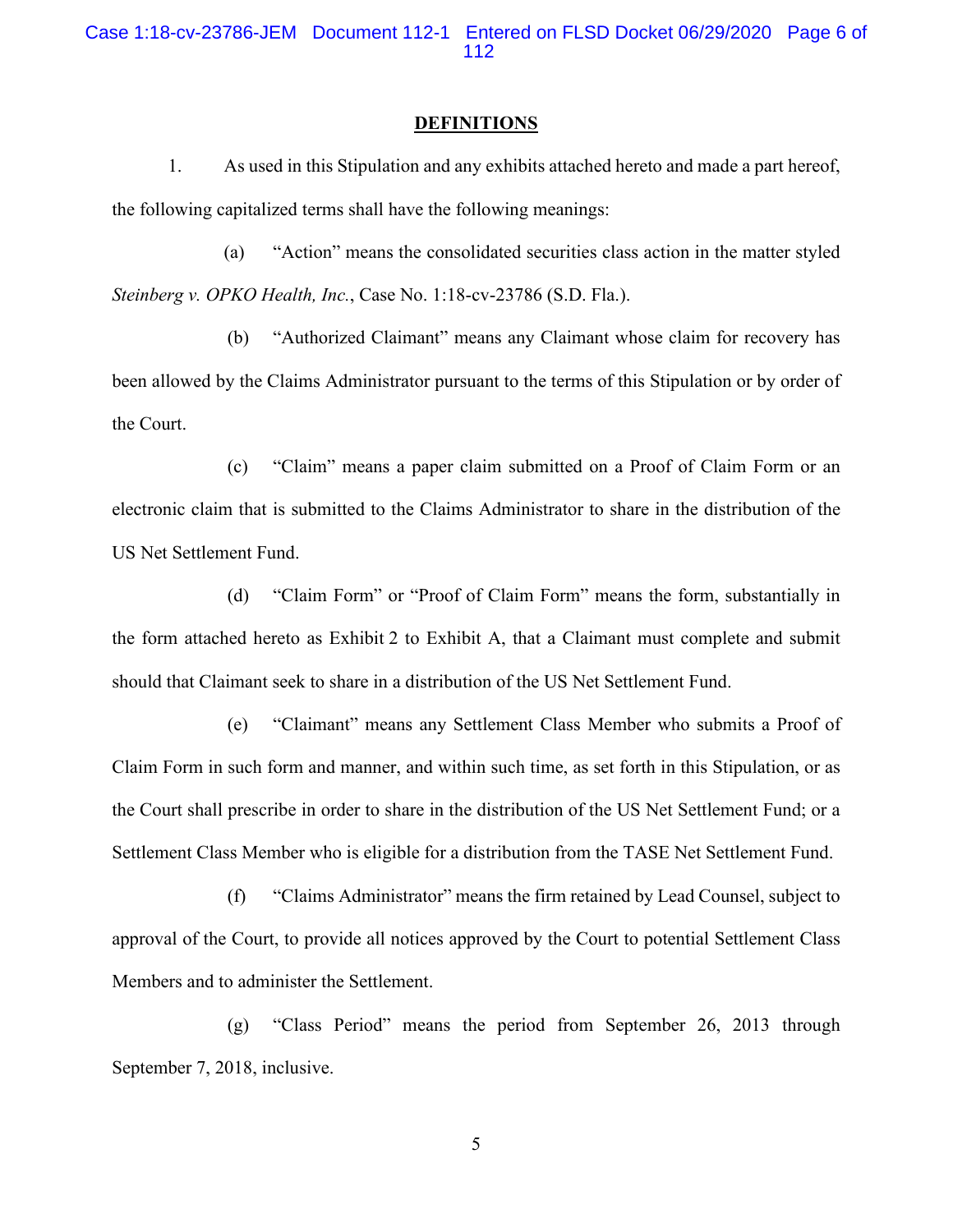# Case 1:18-cv-23786-JEM Document 112-1 Entered on FLSD Docket 06/29/2020 Page 7 of 112

(h) "Complaint" means the Consolidated Class Action Complaint filed May 3,

2019.

(i) "Court" means the United States District Court for the Southern District of Florida.

(j) "Defendants" means OPKO Health, Inc. and Dr. Phillip Frost.

(k) "Defendants' Counsel" means Akerman LLP, Cleary Gottlieb Steen & Hamilton LLP, King & Spalding LLP, and Morvillo Abramowitz Grand Iason & Anello P.C.

(l) "Defendants' Releasees" means Defendants and their current and former parents, affiliates, subsidiaries, officers, directors, agents, representatives, successors, predecessors, assigns, assignees, partnerships, partners, principals, employees, trustees, trusts, heirs, executors, administrators, Immediate Family Members, insurers, reinsurers, underwriters, professional advisors, and attorneys, in their capacities as such.

(m) "Derivative Actions" means *In re OPKO Health, Inc. Derivative Action*, 2018-0740 (Del. Ch.); *Yu v. Frost*, No. 18-cv-24060 (S.D. Fla.); *Demetriades v. Frost*, No. 18-cv-245183 (S.D. Fla.); *Lee v. Frost*, No. 18-cv-24765 (S.D. Fla.); *Sobieski v. Frost*, No. 18-cv-25293 (S.D. Fla.); *Wendt v. Frost*, No. 18-cv-25485 (S.D. Fla.); *Lipsius v. Frost*, 2018-032843-CA-44 (Fla. 11th Jud. Cir. Ct.); *Alexander v. Frost*, 2018-037190-CA-44 (Fla. 11th Jud. Cir. Ct.); *Davydov v. Frost*, 2019-002399-CA-44 (Fla. 11th Jud. Cir. Ct.); *Kops v. Frost*, 2019-006248-CA-11 (Fla. 11th Jud. Cir. Ct.); *Canellis v. Frost*, 2020-005214-CA44 (Fla. 11th Jud. Cir. Ct.); and all other actions consolidated with any of these actions.

(n) "Distribution Order" means an order entered by the Court authorizing and directing that the US Net Settlement Fund be distributed, in whole or in part, to Authorized Claimants.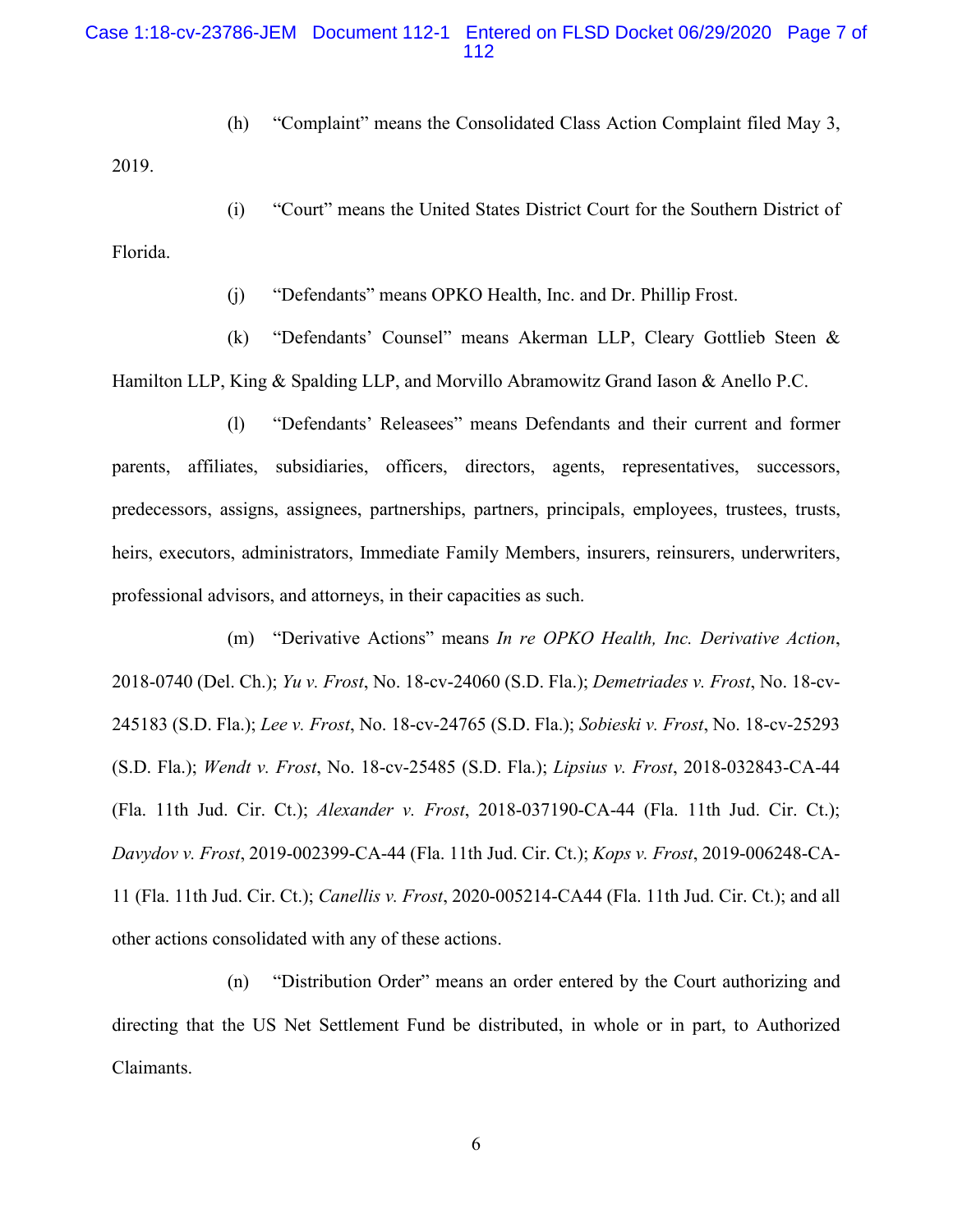# Case 1:18-cv-23786-JEM Document 112-1 Entered on FLSD Docket 06/29/2020 Page 8 of 112

(o) "Effective Date" with respect to the Settlement means the first date by which all of the events and conditions specified in ¶ 33 of this Stipulation have been met and have occurred or have been waived.

(p) "Escrow Account" means an interest-bearing escrow account maintained at Huntington National Bank, wherein the Settlement Amount shall be deposited and held in escrow under the control of Lead Counsel.

(q) "Escrow Agent" means Huntington National Bank.

(r) "Escrow Agreement" means the agreement between Lead Counsel and the Escrow Agent setting forth the terms under which the Escrow Agent shall maintain the Escrow Account.

(s) "Final," with respect to the Judgment means: (i) if no appeal is filed, the expiration date of the time provided for filing or noticing any appeal under the Federal Rules of Appellate Procedure, *i.e.*, thirty (30) days after entry of the Judgment; or (ii) if there is an appeal from the Judgment, (a) the date of final dismissal of all such appeals, or the final dismissal of any proceeding on certiorari or otherwise, or (b) the date the Judgment is finally affirmed on an appeal, the expiration of the time to file a petition for a writ of certiorari or other form of review, or the denial of a writ of certiorari or other form of review, and, if certiorari or other form of review is granted, the date of final affirmance following review pursuant to that grant. However, any appeal or proceeding seeking subsequent judicial review pertaining solely to an order issued with respect to (i) attorneys' fees, costs or expenses, or (ii) the plan of allocation of Settlement proceeds (as submitted or subsequently modified), shall not in any way delay or preclude the Judgment from becoming Final.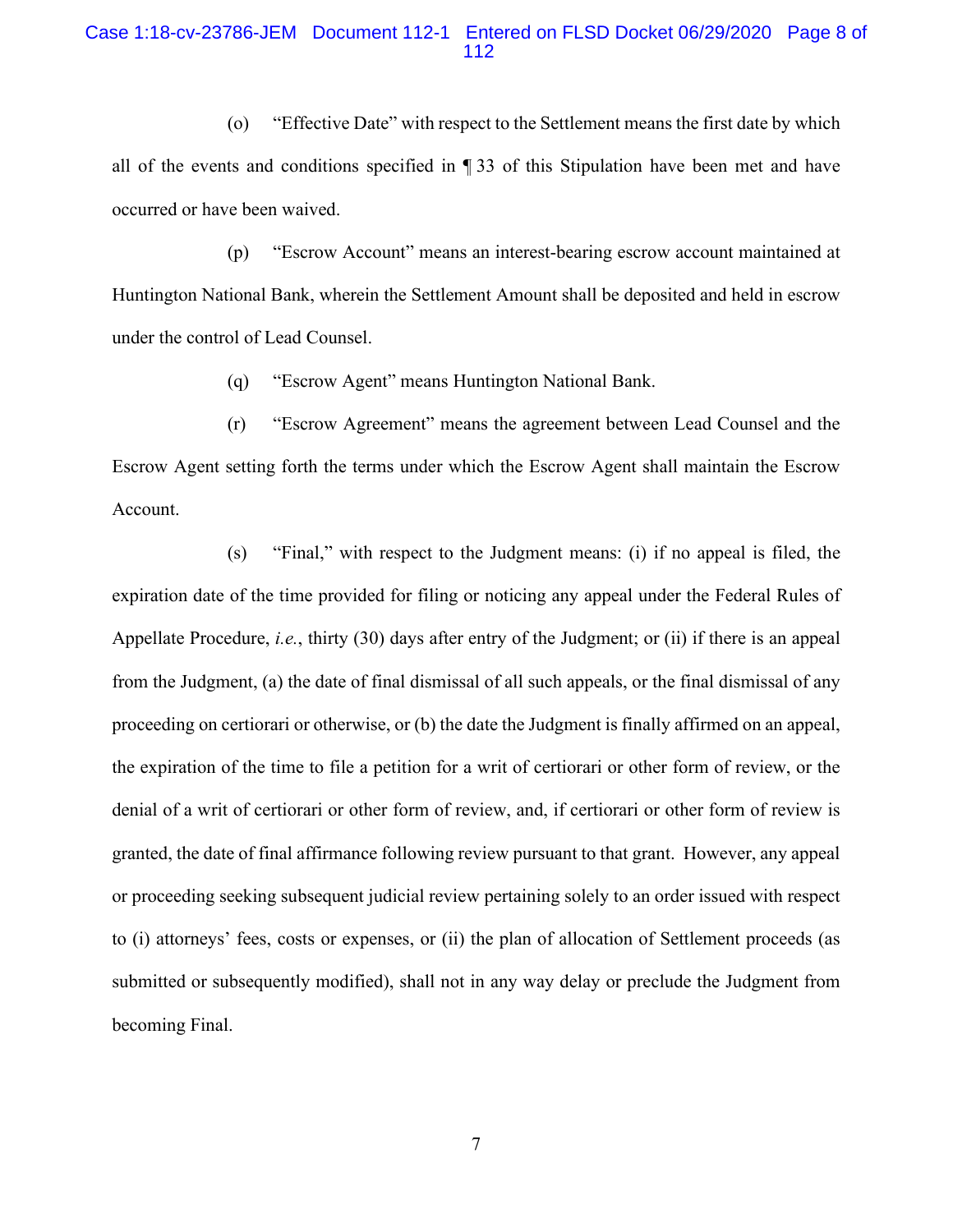# Case 1:18-cv-23786-JEM Document 112-1 Entered on FLSD Docket 06/29/2020 Page 9 of 112

(t) "Immediate Family" means children, stepchildren, parents, stepparents, spouses, siblings, mothers-in-law, fathers-in-law, sons-in-law, daughters-in-law, brothers-in-law, and sisters-in-law. As used in this paragraph, "spouse" shall mean a husband, a wife, or a partner in a state-recognized domestic relationship or civil union.

(u) "Judgment" means the final judgment, substantially in the form attached hereto as Exhibit B, to be entered by the Court approving the Settlement.

(v) "Lead Counsel" means the law firm of Bernstein Litowitz Berger & Grossmann LLP.

(w) "Lead Plaintiff" means The Amitim Funds (consisting of Mivtachim The Workers Social Insurance Fund Ltd., Keren Hgimlaot Hmerkazit Histadrut Central Pension Fund Ltd., Keren Makefet Pension and Provident Center Cooperative Society Ltd., The Hadassah Workers Pension Fund Ltd., and The "Egged" Members Pension Fund Ltd.).

(x) "Litigation Expenses" means costs and expenses incurred in connection with commencing, prosecuting, and settling the Action (which may include the costs and expenses of Lead Plaintiff directly related to its representation of the Settlement Class), for which Lead Counsel intends to apply to the Court for payment or reimbursement from the Settlement Fund.

(y) "Net Settlement Fund" means the Settlement Fund less: (i) any Taxes; (ii) any Notice and Administration Costs; (iii) any Litigation Expenses awarded by the Court; (iv) any attorneys' fees awarded by the Court; and (v) any other costs or fees approved by the Court.

(z) "Notice" means the Notice of (i) Pendency of Class Action and Proposed Settlement; (ii) Settlement Fairness Hearing; and (iii) Motion for Attorneys' Fees and Litigation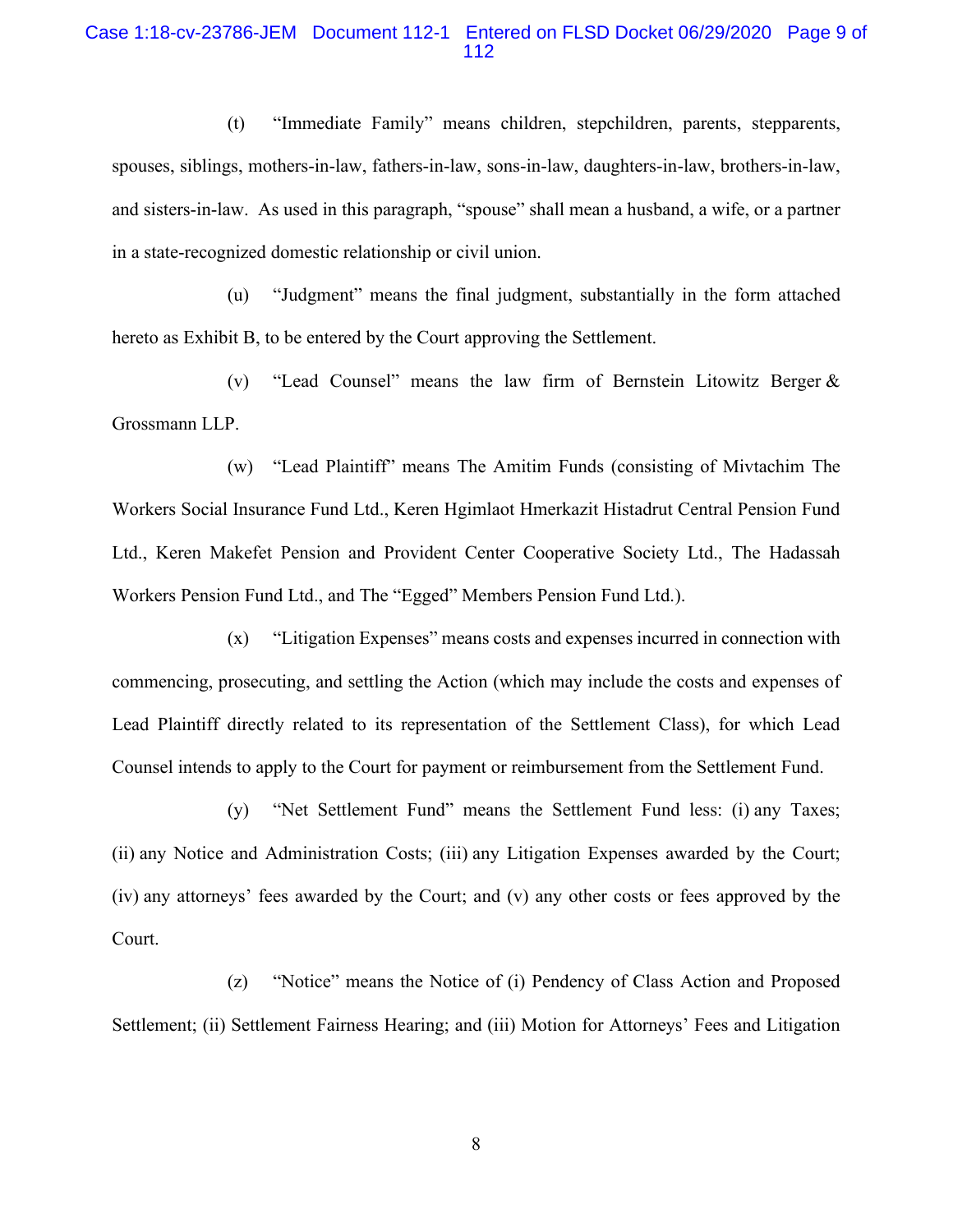## Case 1:18-cv-23786-JEM Document 112-1 Entered on FLSD Docket 06/29/2020 Page 10 of 112

Expenses, substantially in the form attached hereto as Exhibit 1 to Exhibit A, which is to be mailed to Settlement Class Members.

(aa) "Notice and Administration Costs" means the costs, fees, and expenses that are incurred by the Claims Administrator and/or Lead Counsel in connection with: (i) providing notices to the Settlement Class; and (ii) administering the Settlement, including but not limited to the Claims process, as well as the costs, fees, and expenses incurred in connection with the Escrow Account.

(bb) "Officer" means any officer as that term is defined in Securities and Exchange Act Rule 16a-1(f).

(cc) "OPKO" or the "Company" means OPKO Health, Inc.

(dd) "Parties" means Defendants and Lead Plaintiff, on behalf of itself and the Settlement Class.

(ee) "Plaintiffs' Counsel" means Lead Counsel and liaison counsel, Saxena White P.A.

(ff) "Plaintiffs' Releasees" means Lead Plaintiff, all other plaintiffs in the Action, and all other Settlement Class Members, and their respective current and former parents, affiliates, subsidiaries, officers, directors, agents, representatives, successors, predecessors, assigns, assignees, partnerships, partners, principals, officers, employees, trustees, trusts, heirs, executors, administrators, Immediate Family Members, insurers, reinsurers, professional advisors, and attorneys, in their capacities as such.

(gg) "Plan of Allocation" means the proposed plan of allocation of the Net Settlement Fund set forth in the Notice.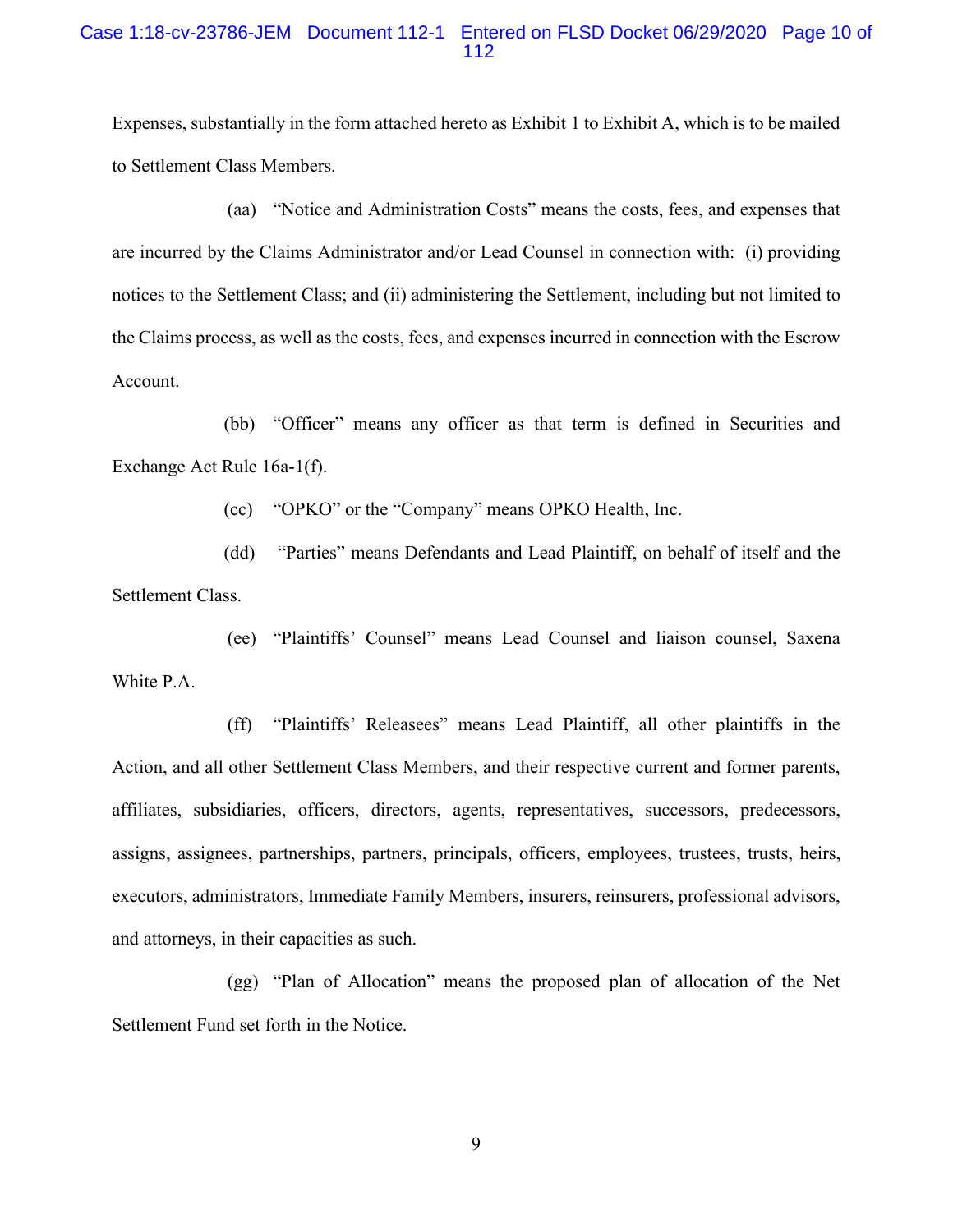# Case 1:18-cv-23786-JEM Document 112-1 Entered on FLSD Docket 06/29/2020 Page 11 of 112

(hh) "Preliminary Approval Order" means the order, substantially in the form attached hereto as Exhibit A, to be entered by the Court preliminarily approving the Settlement and directing that notice of the Settlement be provided to the Settlement Class.

(ii) "PSLRA" means the Private Securities Litigation Reform Act of 1995, 15 U.S.C. §§ 77z-1, 78u-4, as amended.

(jj) "Released Claims" means all Released Defendants' Claims and all Released Plaintiffs' Claims.

(kk) "Released Defendants' Claims" means all claims and causes of action of every nature and description, whether known claims or Unknown Claims, whether arising under federal, state, common or foreign law, that arise out of or relate in any way to the institution, prosecution, or settlement of the claims asserted in the Action against Defendants. Released Defendants' Claims do not include: (i) any claims relating to the enforcement of the Settlement; (ii) any claims against any person or entity who or which submits a request for exclusion from the Settlement Class that is accepted by the Court; or (iii) any claims by Defendants against their insurers.

(ll) "Released Plaintiffs' Claims" means any and all claims, demands, rights, causes of action or liabilities, of every nature and description whatsoever, whether based in law or equity, on federal, state, local, statutory or common law, or any other law, rule or regulation, including without limitation, claims for negligence, gross negligence, breach of duty of care, breach of duty of loyalty, breach of duty of candor, fraud, negligent misrepresentation, or breach of fiduciary duty, including both known claims and Unknown Claims, that have been or could have been asserted in any forum by the Settlement Class Members, or any of them, or the successors or assigns of any of them, whether directly, indirectly, representatively or in any other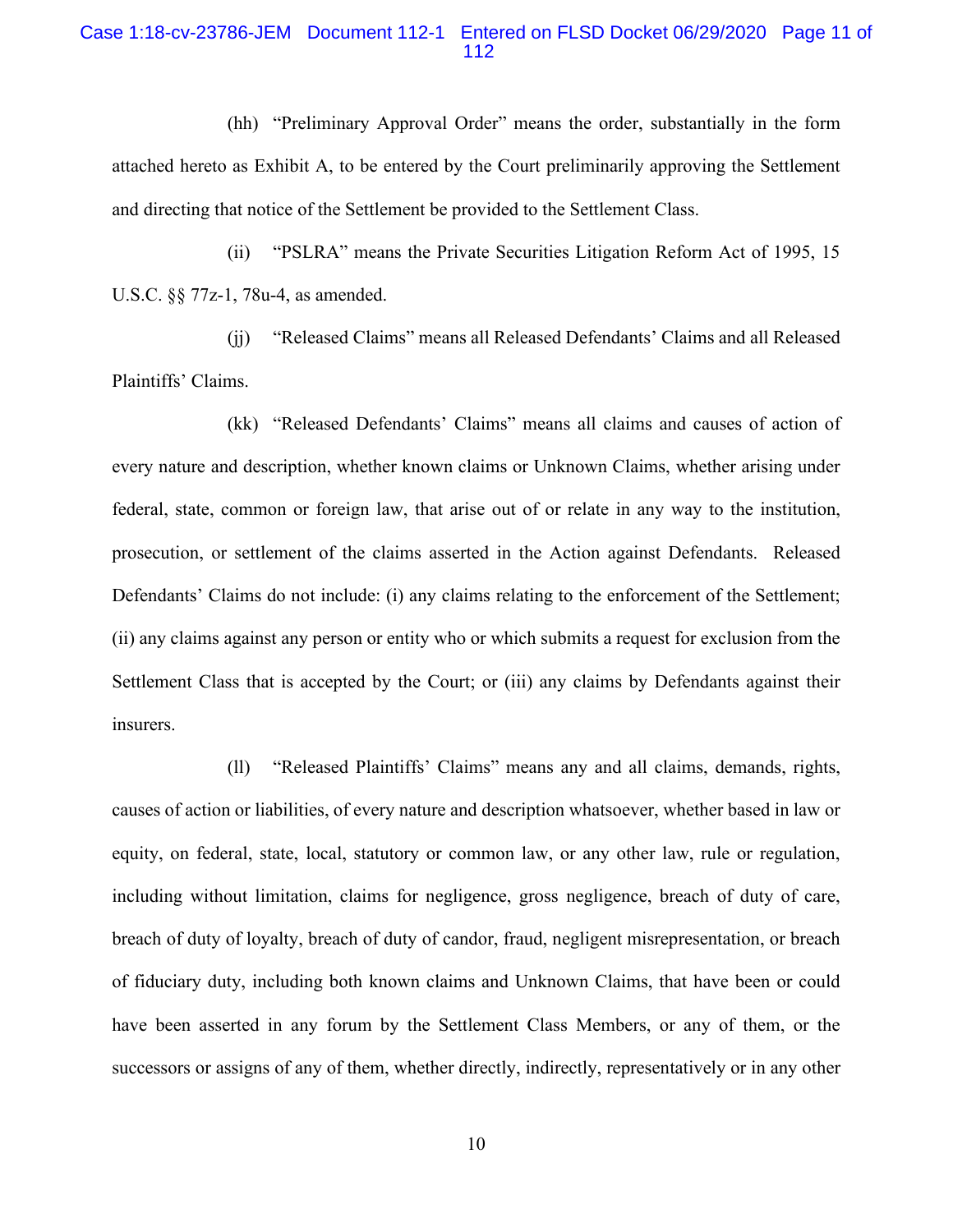### Case 1:18-cv-23786-JEM Document 112-1 Entered on FLSD Docket 06/29/2020 Page 12 of 112

capacity, against any of the Defendants' Releasees, which arise out of, are based upon, or relate in any way, directly or indirectly, to (i) the allegations, transactions, facts, events, matters, occurrences, acts, representations or omissions involved, set forth, referred to, or that could have been asserted in this Action, and (ii) the purchase, sale, holding, or acquisition of OPKO common stock by any Settlement Class Member during the Class Period. For the avoidance of doubt, this release does not release or impair (i) any claims asserted in any shareholder derivative action, including without limitation the claims asserted in the Derivative Actions; or (ii) any claims relating to the enforcement of the Settlement.

(mm) "Releasee(s)" means each and any of the Defendants' Releasees and each and any of the Plaintiffs' Releasees.

(nn) "Releases" means the releases set forth in ¶¶ 5-6 of this Stipulation.

(oo) "Settlement" means the settlement between Lead Plaintiff and Defendants on the terms and conditions set forth in this Stipulation.

(pp) "Settlement Amount" means \$16,500,000.00 (Sixteen Million Five Hundred Thousand U.S. Dollars).

(qq) "Settlement Class" means all persons or entities that purchased or otherwise acquired OPKO common stock during the Class Period, including, but not limited to, on either a U.S.-based exchange (including the New York Stock Exchange and the Nasdaq), or on the TASE, and who were damaged thereby. Excluded from the Settlement Class are (i) Defendants; (ii) the Officers and directors of OPKO currently and during the Class Period; (iii) members of the Immediate Family of any such excluded persons; (iv) the legal representatives, heirs, agents, affiliates, successors, or assigns of any such excluded persons or entities; and (v) any entity in which any such excluded party has, or had during the Class Period, a controlling interest. Also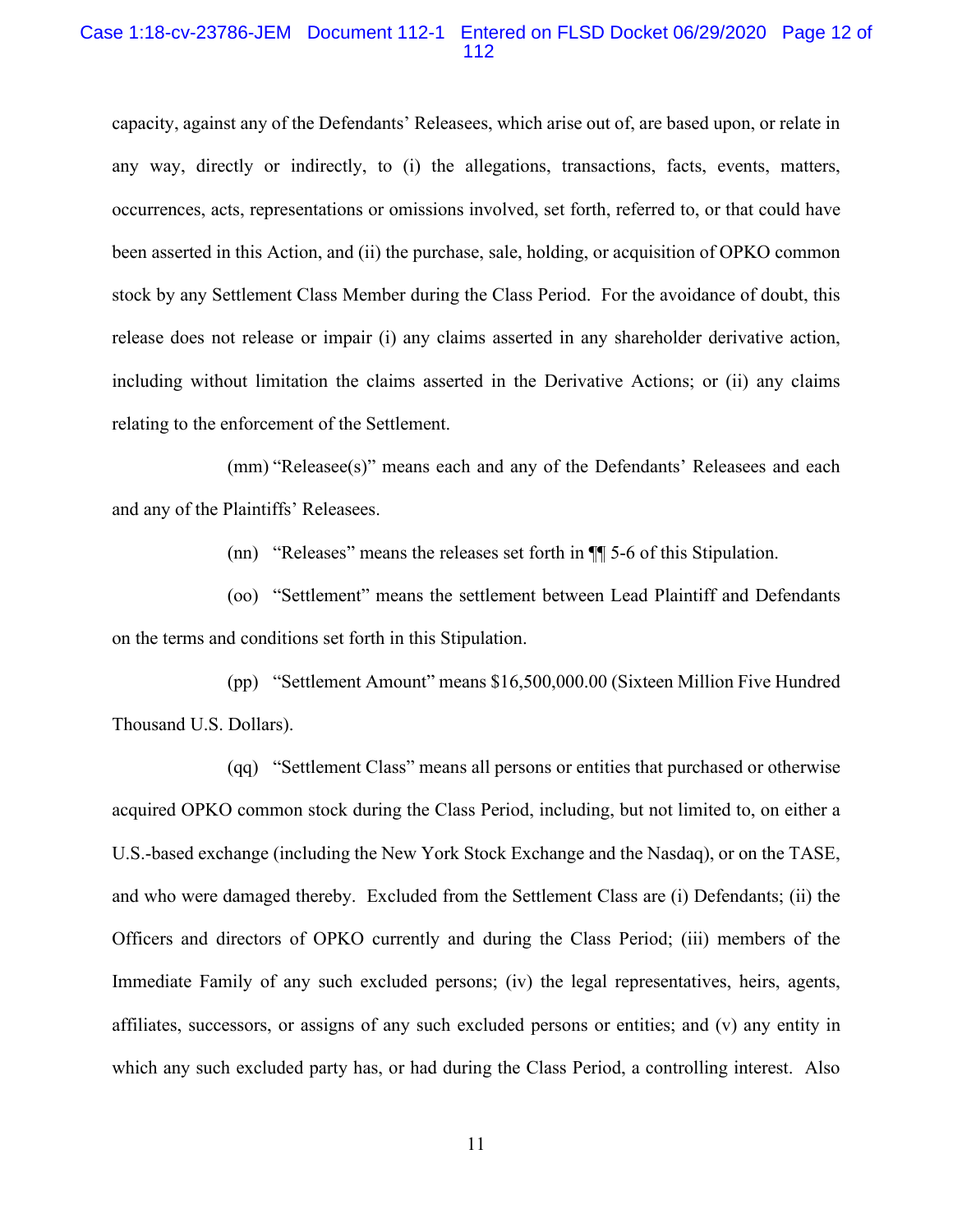# Case 1:18-cv-23786-JEM Document 112-1 Entered on FLSD Docket 06/29/2020 Page 13 of 112

excluded from the Settlement Class are any persons and entities who or which exclude themselves by submitting a request for exclusion that is accepted by the Court.

(rr) "Settlement Class Member" means each person or entity that is a member of the Settlement Class.

(ss) "Settlement Fund" means the Settlement Amount plus any and all interest earned thereon.

(tt) "Settlement Hearing" means the hearing set by the Court under Rule  $23(e)(2)$ of the Federal Rules of Civil Procedure to consider final approval of the Settlement.

(uu) "Summary Notice" means the Summary Notice of (i) Pendency of Class Action and Proposed Settlement; (ii) Settlement Fairness Hearing; and (iii) Motion for Attorneys' Fees and Litigation Expenses, substantially in the form attached hereto as Exhibit 3 to Exhibit A, to be published as set forth in the Preliminary Approval Order.

(vv) "TASE" means the Tel Aviv Stock Exchange.

(ww) "TASE Net Settlement Fund" means the portion of the Net Settlement Fund that will be distributed to Settlement Class Members based on purchases of OPKO common stock on the TASE. The allocation of the Net Settlement Fund between the US Net Settlement Fund and the TASE Settlement shall be set forth in the Plan of Allocation.

(xx) "Taxes" means: (i) all federal, state and/or local taxes of any kind (including any interest or penalties thereon) on any income earned by the Settlement Fund; and (ii) the expenses and costs incurred by Lead Counsel in connection with determining the amount of, and paying, any taxes owed by the Settlement Fund (including, without limitation, expenses of tax attorneys and accountants).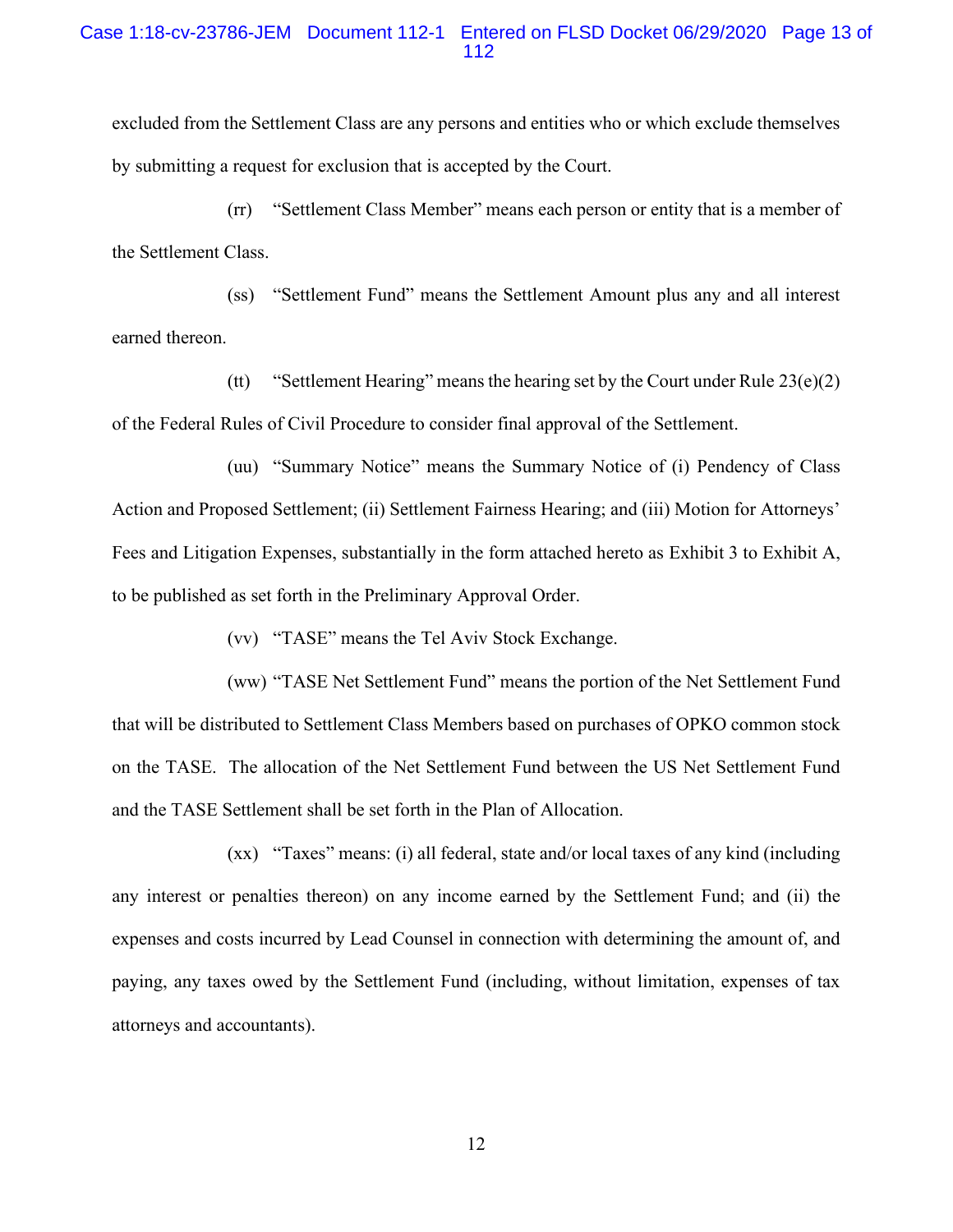# Case 1:18-cv-23786-JEM Document 112-1 Entered on FLSD Docket 06/29/2020 Page 14 of 112

(yy) "Unknown Claims" means any Released Plaintiffs' Claims which Lead Plaintiff or any other Settlement Class Member does not know or suspect to exist in his, her, or its favor at the time of the release of such claims, and any Released Defendants' Claims which any Defendant does not know or suspect to exist in his or its favor at the time of the release of such claims, which, if known by him, her, or it, might have affected his, her, or its decision(s) with respect to this Settlement. With respect to any and all Released Claims, the Parties stipulate and agree that, upon the Effective Date of the Settlement, Lead Plaintiff and Defendants shall expressly waive, and each of the other Settlement Class Members shall be deemed to have waived, and by operation of the Judgment shall have expressly waived, any and all provisions, rights, and benefits conferred by any law of any state or territory of the United States, or principle of common law or foreign law, which is similar, comparable, or equivalent to California Civil Code §1542, which provides:

A general release does not extend to claims that the creditor or releasing party does not know or suspect to exist in his or her favor at the time of executing the release and that, if known by him or her, would have materially affected his or her settlement with the debtor or released party.

Lead Plaintiff and Defendants acknowledge, and each of the other Settlement Class Members shall be deemed by operation of law to have acknowledged, that the foregoing waiver was separately bargained for and a key element of the Settlement.

(zz) "US Net Settlement Fund" means the portion of the Net Settlement Fund that will be distributed to Settlement Class Members based on purchases or acquisitions of OPKO common stock on U.S. exchanges, including the New York Stock Exchange or Nasdaq, or any other purchases or acquisitions other than on the TASE. The allocation of the Net Settlement Fund between the US Net Settlement Fund and the TASE Settlement shall be set forth in the Plan of Allocation.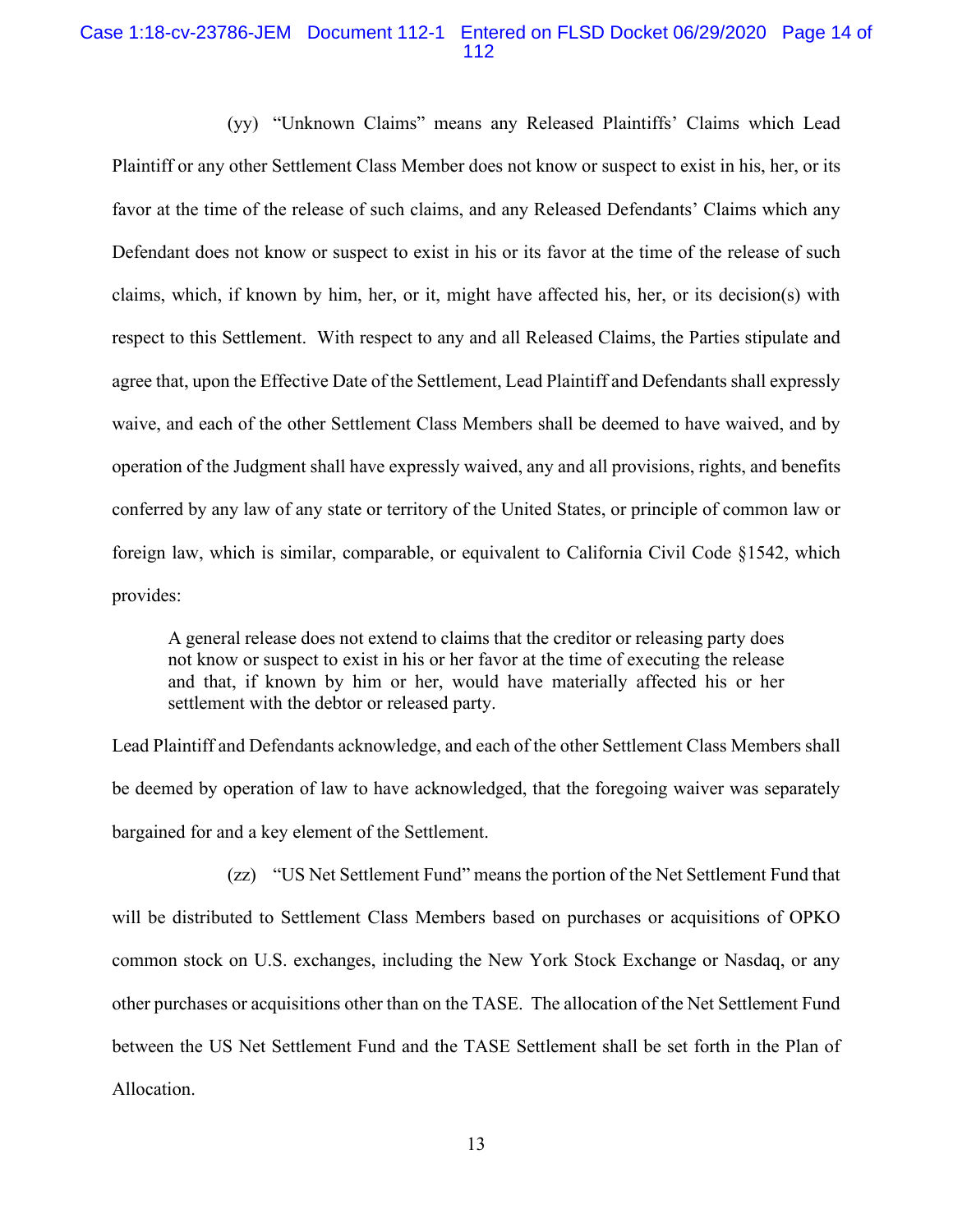Case 1:18-cv-23786-JEM Document 112-1 Entered on FLSD Docket 06/29/2020 Page 15 of 112

#### **CLASS CERTIFICATION**

2. Solely for purposes of the Settlement and for no other purpose, Defendants stipulate and agree to: (a) certification of the Action as a class action pursuant to Rules  $23(a)$  and  $23(b)(3)$ of the Federal Rules of Civil Procedure on behalf of the Settlement Class; (b) certification of Lead Plaintiff as Class Representative for the Settlement Class; and (c) appointment of Lead Counsel as Class Counsel for the Settlement Class pursuant to Rule  $23(g)$  of the Federal Rules of Civil Procedure.

### **PRELIMINARY APPROVAL OF SETTLEMENT**

3. Promptly upon execution of this Stipulation, Lead Plaintiff will move for preliminary approval of the Settlement, authorization to provide notice of the Settlement to the Settlement Class, and the scheduling of a hearing for consideration of final approval of the Settlement, which motion shall be unopposed by Defendants. Concurrently with the motion for preliminary approval, Lead Plaintiff shall apply to the Court for, and Defendants shall agree to, entry of the Preliminary Approval Order, substantially in the form attached hereto as Exhibit A.

## **RELEASE OF CLAIMS**

4. The obligations incurred pursuant to this Stipulation are in consideration of: (a) the full and final disposition of the Action as against Defendants; and (b) the Releases provided for herein.

5. Pursuant to the Judgment, without further action by anyone, upon the Effective Date of the Settlement, Lead Plaintiff and each of the other Settlement Class Members, on behalf of themselves, and their respective heirs, executors, administrators, predecessors, successors, and assigns in their capacities as such, shall be deemed to have, and by operation of law and of the Judgment shall have, fully, finally, and forever compromised, settled, released, resolved,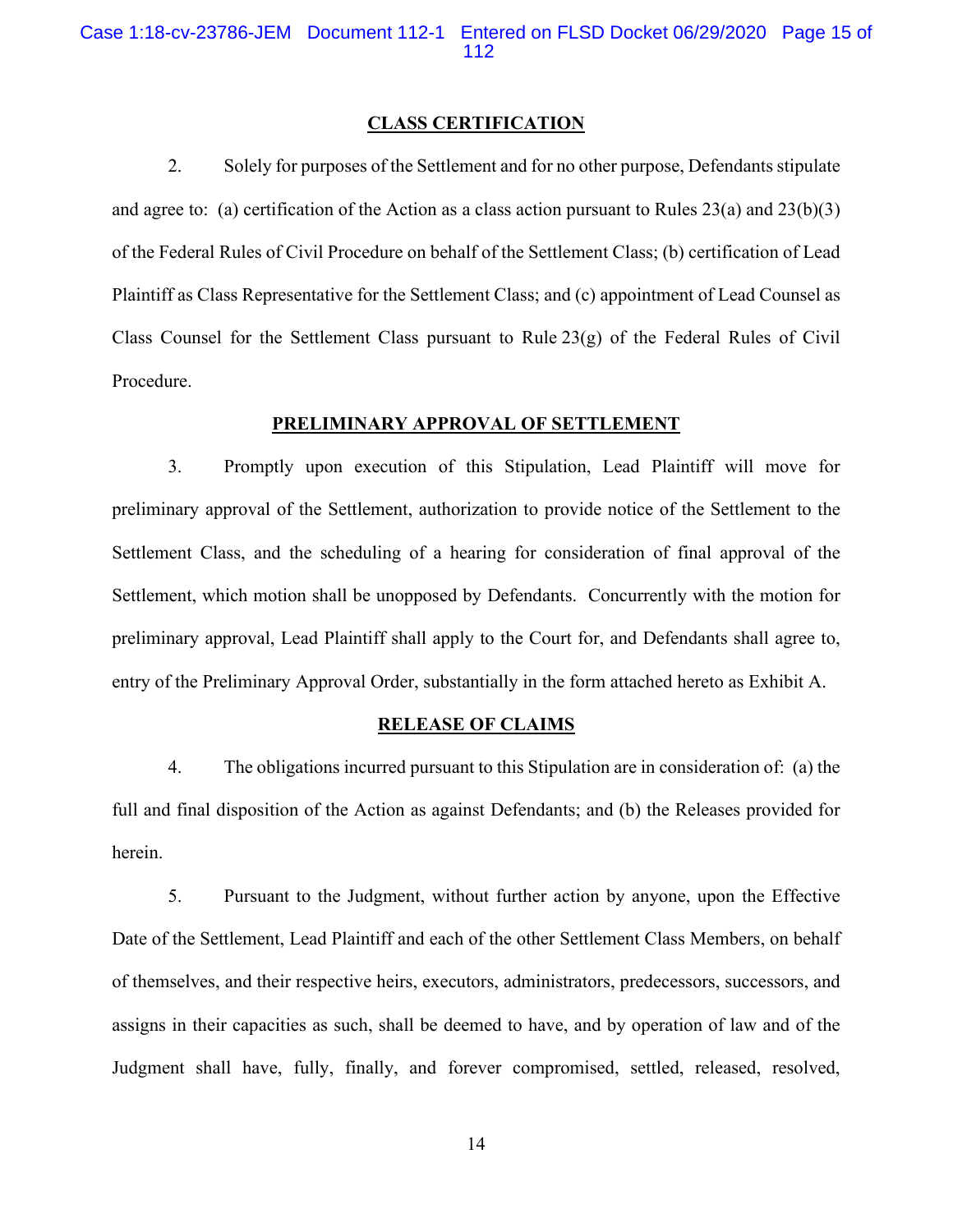### Case 1:18-cv-23786-JEM Document 112-1 Entered on FLSD Docket 06/29/2020 Page 16 of 112

relinquished, waived, and discharged each and every Released Plaintiffs' Claim against Defendants and the other Defendants' Releasees, and shall forever be barred and enjoined from prosecuting any or all of the Released Plaintiffs' Claims against any of the Defendants' Releasees.

6. Pursuant to the Judgment, without further action by anyone, upon the Effective Date of the Settlement, Defendants, on behalf of themselves, and their respective heirs, executors, administrators, predecessors, successors, and assigns in their capacities as such, shall be deemed to have, and by operation of law and of the Judgment shall have, fully, finally, and forever compromised, settled, released, resolved, relinquished, waived, and discharged each and every Released Defendants' Claim against Lead Plaintiff and the other Plaintiffs' Releasees, and shall forever be barred and enjoined from prosecuting any or all of the Released Defendants' Claims against any of the Plaintiffs' Releasees. This release shall not apply to any person or entity who or which submits a request for exclusion from the Settlement Class that is accepted by the Court.

7. The Parties have negotiated and agree to a bar order to be included in the Court's Final Judgment providing that to the full extent provided by Section  $21D(f)(7)$  of the Exchange Act, 15 U.S.C. 78u-4(f)(7), and the common law of the U.S. Court of Appeals for the Eleventh Circuit, all claims, including, but not limited to, claims for contribution, indemnification or equitable indemnification against any party or third person, including, but not limited to, any trustee appointed in a Chapter 7 or 11 bankruptcy proceeding, a receiver, an assignee for the benefit of creditors, or any similar successor related, directly or indirectly, to the facts of this Action shall be barred. For the avoidance of doubt, this bar order does not bar or impair (i) any claims asserted in any shareholder derivative action, including without limitation the claims asserted in the Derivative Actions; (ii) any claims relating to the enforcement of the Settlement; or (iii) any claims by Defendants against their insurers.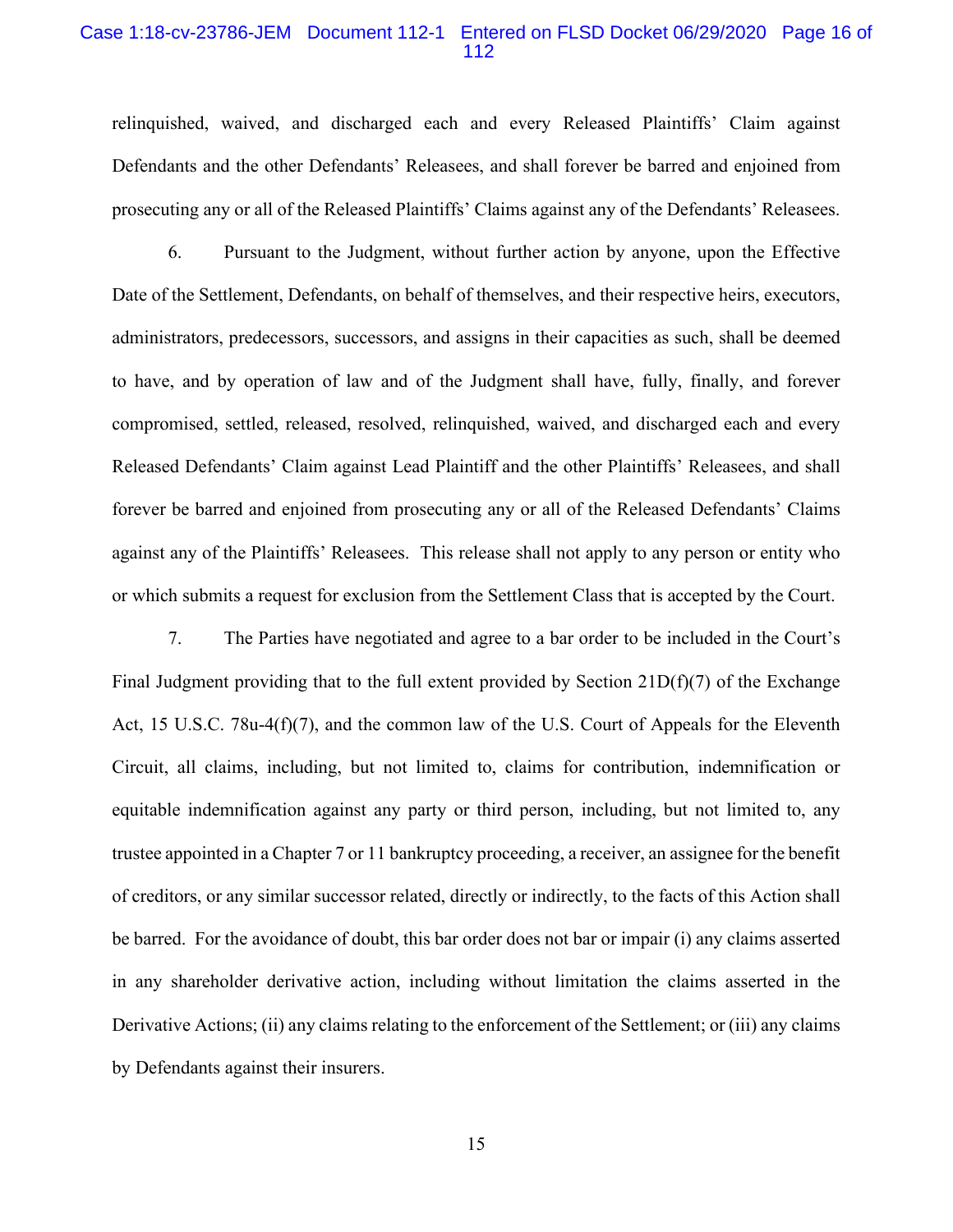# Case 1:18-cv-23786-JEM Document 112-1 Entered on FLSD Docket 06/29/2020 Page 17 of 112

8. Notwithstanding ¶¶ 5-7 above, nothing in the Judgment shall bar any action by any of the Parties to enforce or effectuate the terms of this Stipulation or the Judgment.

### **THE SETTLEMENT CONSIDERATION**

9. In consideration of the settlement of the Released Plaintiffs' Claims against Defendants and the other Defendants' Releasees, OPKO shall pay or cause to be paid the Settlement Amount into the Escrow Account, on behalf of all Defendants, no later than thirty (30) days after the later of: (a) the date of entry by the Court of an order preliminarily approving this Settlement; or (b) Defendants' Counsel's receipt from Lead Counsel of the information necessary to effectuate a transfer of funds to the Escrow Account, including wiring instructions that include the bank name and ABA routing number, account name and number, and a signed W-9 reflecting a valid taxpayer identification number for the qualified settlement fund in which the Settlement Amount is to be deposited.

#### **USE OF SETTLEMENT FUND**

10. The Settlement Fund shall be used to pay: (a) any Taxes; (b) any Notice and Administration Costs; (c) any Litigation Expenses awarded by the Court; (d) any attorneys' fees awarded by the Court; and (e) any other costs and fees approved by the Court. The balance remaining in the Settlement Fund, that is, the Net Settlement Fund, shall be distributed to Authorized Claimants as provided in ¶¶ 19-31 below.

11. Except as provided herein or pursuant to orders of the Court, the Net Settlement Fund shall remain in the Escrow Account prior to the Effective Date. All funds held by the Escrow Agent shall be deemed to be in the custody of the Court and shall remain subject to the jurisdiction of the Court until such time as the funds shall be distributed or returned pursuant to the terms of this Stipulation and/or further order of the Court. The Escrow Agent shall invest any funds in the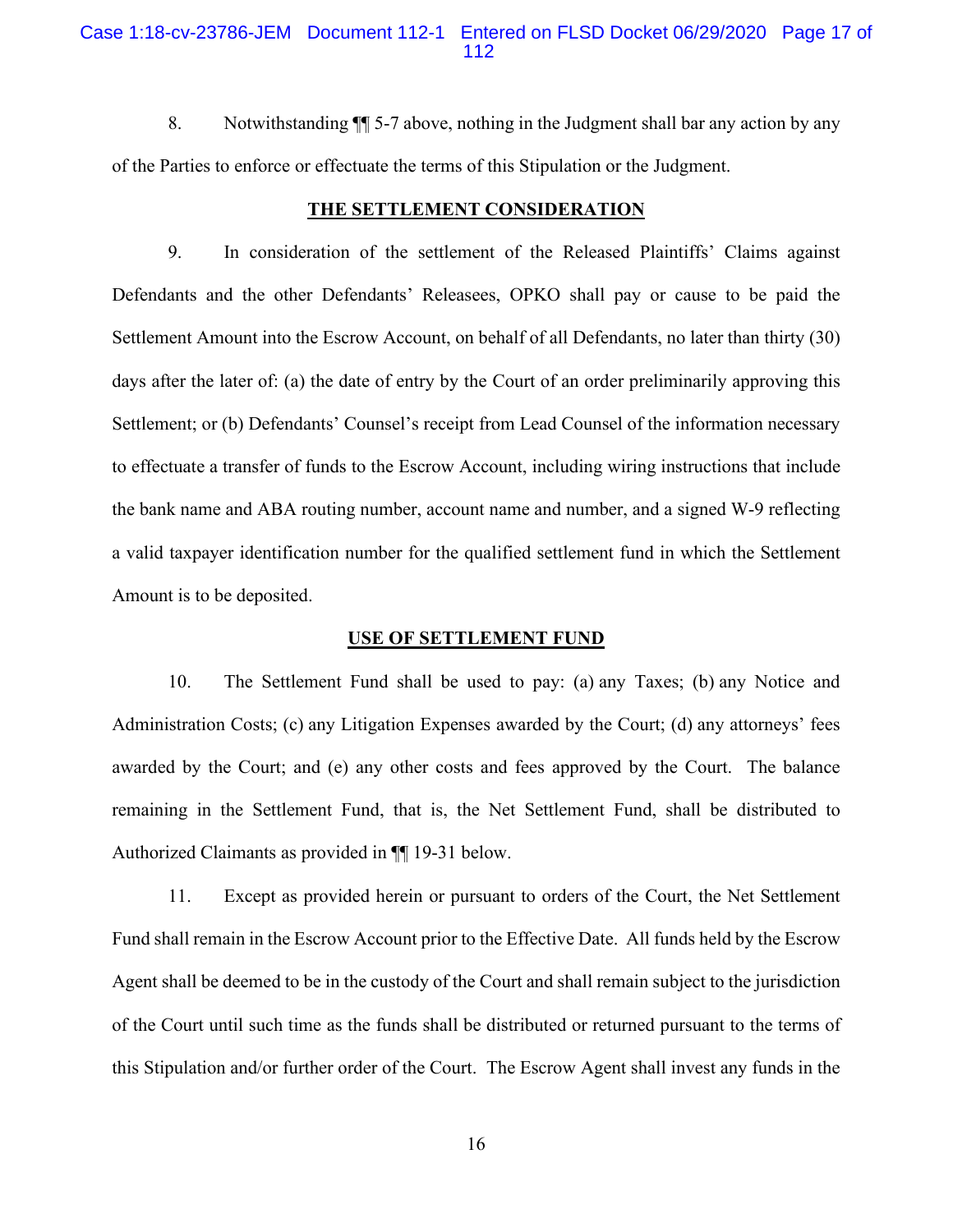### Case 1:18-cv-23786-JEM Document 112-1 Entered on FLSD Docket 06/29/2020 Page 18 of 112

Escrow Account exclusively in United States Treasury Bills (or a mutual fund invested solely in such instruments) and shall collect and reinvest all interest accrued thereon, except that any residual cash balances up to the amount that is insured by the FDIC may be deposited in any account that is fully insured by the FDIC. In the event that the yield on United States Treasury Bills is negative, in lieu of purchasing such Treasury Bills, all or any portion of the funds held by the Escrow Agent may be deposited in any account that is fully insured by the FDIC or invested in instruments backed by the full faith and credit of the United States. Additionally, if short-term placement of the funds is necessary, all or any portion of the funds held by the Escrow Agent may be deposited in any account that is fully insured by the FDIC or invested in instruments backed by the full faith and credit of the United States.

12. The Parties agree that the Settlement Fund is intended to be a Qualified Settlement Fund within the meaning of Treasury Regulation  $\S$  1.468B-1 and that Lead Counsel, as administrator of the Settlement Fund within the meaning of Treasury Regulation  $\S$  1.468B-2(k)(3), shall be solely responsible for filing or causing to be filed all informational and other tax returns as may be necessary or appropriate (including, without limitation, the returns described in Treasury Regulation  $\S$  1.468B-2(k)) for the Settlement Fund. Lead Counsel shall also be responsible for causing payment to be made from the Settlement Fund of any Taxes owed with respect to the Settlement Fund. The Defendants' Releasees shall not have any liability or responsibility for any such Taxes. Upon written request, OPKO will provide to Lead Counsel the statement described in Treasury Regulation § 1.468B-3(e). Lead Counsel, as administrator of the Settlement Fund within the meaning of Treasury Regulation § 1.468B-2(k)(3), shall timely make such elections as are necessary or advisable to carry out this paragraph, including, as necessary, making a "relation back election," as described in Treasury Regulation § 1.468B-1(j), to cause the Qualified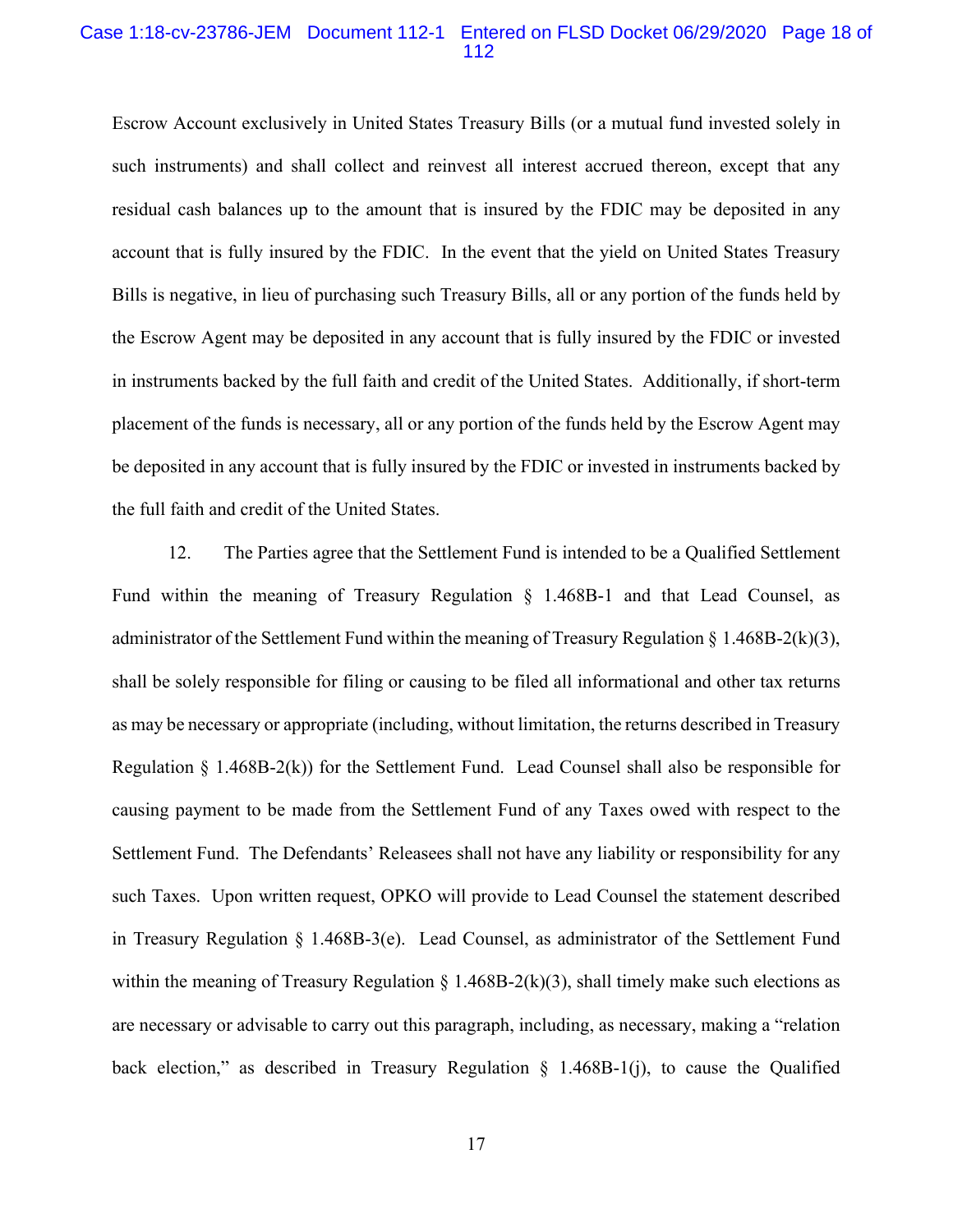## Case 1:18-cv-23786-JEM Document 112-1 Entered on FLSD Docket 06/29/2020 Page 19 of 112

Settlement Fund to come into existence at the earliest allowable date, and shall take or cause to be taken all actions as may be necessary or appropriate in connection therewith.

13. All Taxes shall be paid out of the Settlement Fund, and shall be timely paid, or caused to be paid, by Lead Counsel and without further order of the Court. Any tax returns prepared for the Settlement Fund (as well as the election set forth therein) shall be consistent with the previous paragraph and in all events shall reflect that all Taxes on the income earned by the Settlement Fund shall be paid out of the Settlement Fund as provided herein. Defendants' Releasees shall have no responsibility or liability for the acts or omissions of Lead Counsel or its agents with respect to the payment of Taxes, as described herein.

14. The Settlement is not a claims-made settlement. Upon the occurrence of the Effective Date, no Defendant, Defendants' Releasee, or any other person or entity who or which paid any portion of the Settlement Amount shall have any right to the return of the Settlement Fund or any portion thereof for any reason whatsoever, including without limitation, the number of Claims submitted, the collective amount of recognized Claims of Authorized Claimants, the percentage of recovery of losses, or the amounts to be paid to Authorized Claimants from the Net Settlement Fund.

15. Notwithstanding the fact that the Effective Date of the Settlement has not yet occurred, Lead Counsel may pay from the Settlement Fund, without further approval from Defendants or further order of the Court, all Notice and Administration Costs actually incurred and paid or payable. Such costs and expenses shall include, without limitation, the actual costs of printing and mailing the Notice, publishing the Summary Notice, reimbursements to nominee owners for forwarding the Notice to their beneficial owners, the administrative expenses incurred and fees charged by the Claims Administrator in connection with providing notice and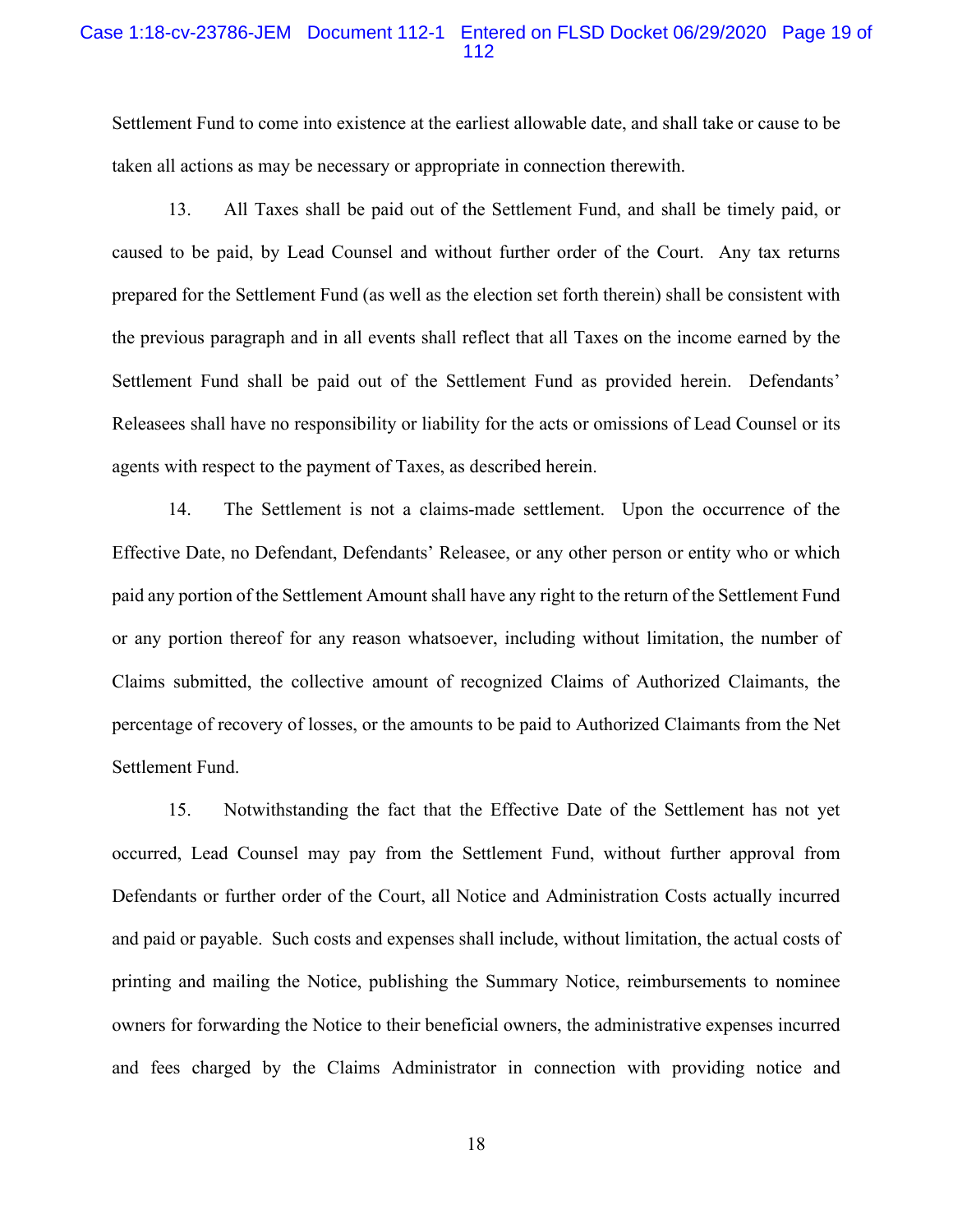# Case 1:18-cv-23786-JEM Document 112-1 Entered on FLSD Docket 06/29/2020 Page 20 of 112

administering the Settlement (including processing the submitted Claims), and the fees, if any, of the Escrow Agent. In the event that the Settlement is terminated pursuant to the terms of this Stipulation, all Notice and Administration Costs paid or incurred, including any related fees, shall not be returned or repaid to Defendants, any of the other Defendants' Releasees, or any other person or entity who or which paid any portion of the Settlement Amount.

### **ATTORNEYS' FEES AND LITIGATION EXPENSES**

16. Lead Counsel will apply to the Court for a collective award of attorneys' fees to Plaintiffs' Counsel to be paid solely from (and out of) the Settlement Fund. Lead Counsel also will apply to the Court for payment or reimbursement of Litigation Expenses, which may include a request for reimbursement of Lead Plaintiff's costs and expenses directly related to its representation of the Settlement Class, to be paid solely from (and out of) the Settlement Fund. Lead Counsel's application for an award of attorneys' fees and/or Litigation Expenses is not the subject of any agreement between Defendants and Lead Plaintiff other than what is set forth in this Stipulation.

17. Any attorneys' fees and Litigation Expenses that are awarded by the Court shall be paid to Lead Counsel immediately upon award, notwithstanding the existence of any timely filed objections thereto, or potential for appeal therefrom, or collateral attack on the Settlement or any part thereof, subject to Plaintiffs' Counsel's obligation to make appropriate refunds or repayments to the Settlement Fund, plus accrued interest at the same net rate as is earned by the Settlement Fund, if the Settlement is terminated pursuant to the terms of this Stipulation or if, as a result of any appeal or further proceedings on remand, or successful collateral attack, the award of attorneys' fees and/or Litigation Expenses is reduced or reversed and such order reducing or reversing the award has become Final. Plaintiffs' Counsel shall make the appropriate refund or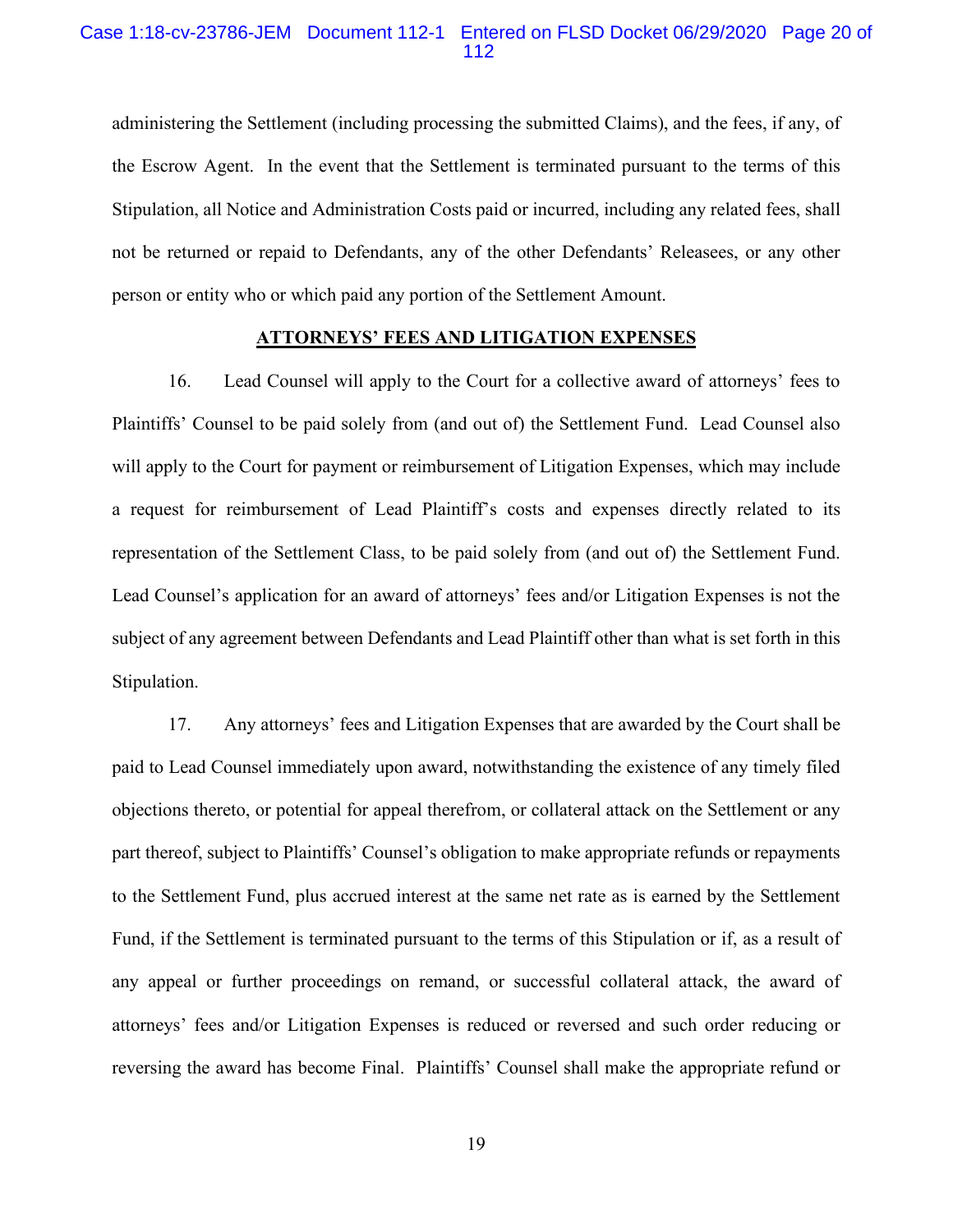### Case 1:18-cv-23786-JEM Document 112-1 Entered on FLSD Docket 06/29/2020 Page 21 of 112

repayment in full no later than thirty (30) days after: (a) receiving from Defendants' Counsel notice of the termination of the Settlement; or (b) any order reducing or reversing the award of attorneys' fees and/or Litigation Expenses has become Final. Under no circumstances shall Defendants have any obligation to restore to the Settlement Fund any fee that is paid to Plaintiffs' Counsel. An award of attorneys' fees and/or Litigation Expenses is not a necessary term of this Stipulation and is not a condition of the Settlement embodied herein. Neither Lead Plaintiff nor Lead Counsel may cancel or terminate the Settlement based on this Court's or any appellate court's ruling with respect to attorneys' fees and/or Litigation Expenses.

18. Lead Counsel shall allocate the attorneys' fees awarded amongst Plaintiffs' Counsel in a manner which it, in good faith, believes reflects the contributions of such counsel to the institution, prosecution, and settlement of the Action. Defendants' Releasees shall have no responsibility for or liability whatsoever with respect to the allocation or award of attorneys' fees or Litigation Expenses. The attorneys' fees and Litigation Expenses that are awarded to Plaintiffs' Counsel shall be payable solely from the Escrow Account.

#### **NOTICE AND SETTLEMENT ADMINISTRATION**

19. As part of the Preliminary Approval Order, Lead Counsel shall seek appointment of a Claims Administrator. The Claims Administrator shall administer the Settlement, including but not limited to the process of receiving, reviewing, and approving or denying Claims to share in the distribution of the US Net Settlement Fund and to facilitate the distribution of the TASE Net Settlement through a claims-free process to Claimants who purchased OPKO common stock on the TASE, under Lead Counsel's supervision and subject to the jurisdiction of the Court. Other than OPKO's obligation to use its best efforts to provide its shareholders records as provided in ¶ 20 below, none of the Defendants, nor any other Defendants' Releasees, shall have any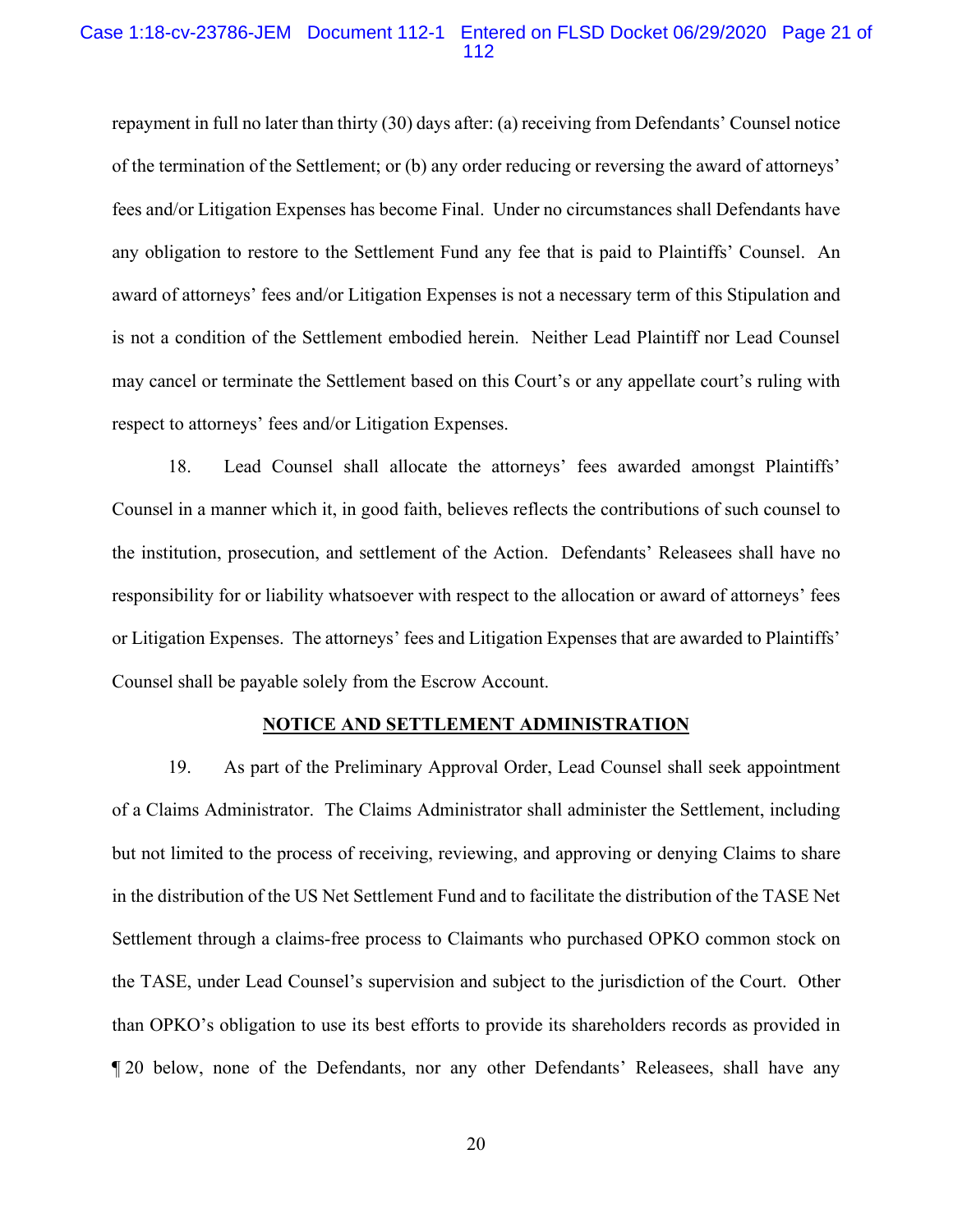## Case 1:18-cv-23786-JEM Document 112-1 Entered on FLSD Docket 06/29/2020 Page 22 of 112

involvement in or any responsibility, authority, or liability whatsoever for the selection of the Claims Administrator, the Plan of Allocation, the administration of the Settlement, the Claims process, or disbursement of the Net Settlement Fund, and shall have no liability whatsoever to any person or entity, including, but not limited to, Lead Plaintiff, any other Settlement Class Members, or Lead Counsel in connection with the foregoing. Defendants' Counsel shall cooperate in the administration of the Settlement to the extent reasonably necessary to effectuate its terms.

20. In accordance with the terms of the Preliminary Approval Order to be entered by the Court, Lead Counsel shall cause the Claims Administrator to mail the Notice and Proof of Claim Form to those members of the Settlement Class as may be identified through reasonable effort. The Court-approved Notice and Proof of Claim Form shall be translated into Hebrew, and both the English and Hebrew notices shall be mailed to members of the Settlement Class with mailing addresses in Israel. Lead Counsel shall also cause the Claims Administrator to have the Summary Notice published in accordance with the terms of the Preliminary Approval Order to be entered by the Court. The Summary Notice shall also be translated into Hebrew, and the Hebrew Summary Notice shall be correspondingly published in a daily Israeli newspaper. For the purposes of identifying and providing notice to the Settlement Class, within five (5) business days of the date of entry of the Preliminary Approval Order, OPKO will use its best efforts to provide or cause to be provided to the Claims Administrator in electronic format (at no cost to the Settlement Fund, Lead Counsel or the Claims Administrator) a list consisting of names and mailing addresses and email addresses, if available, of record purchasers or holders of the OPKO common stock during the Class Period.

21. No later than ten (10) calendar days following the filing of this Stipulation with the Court, the Claims Administrator and Defendants shall serve the notice required under the Class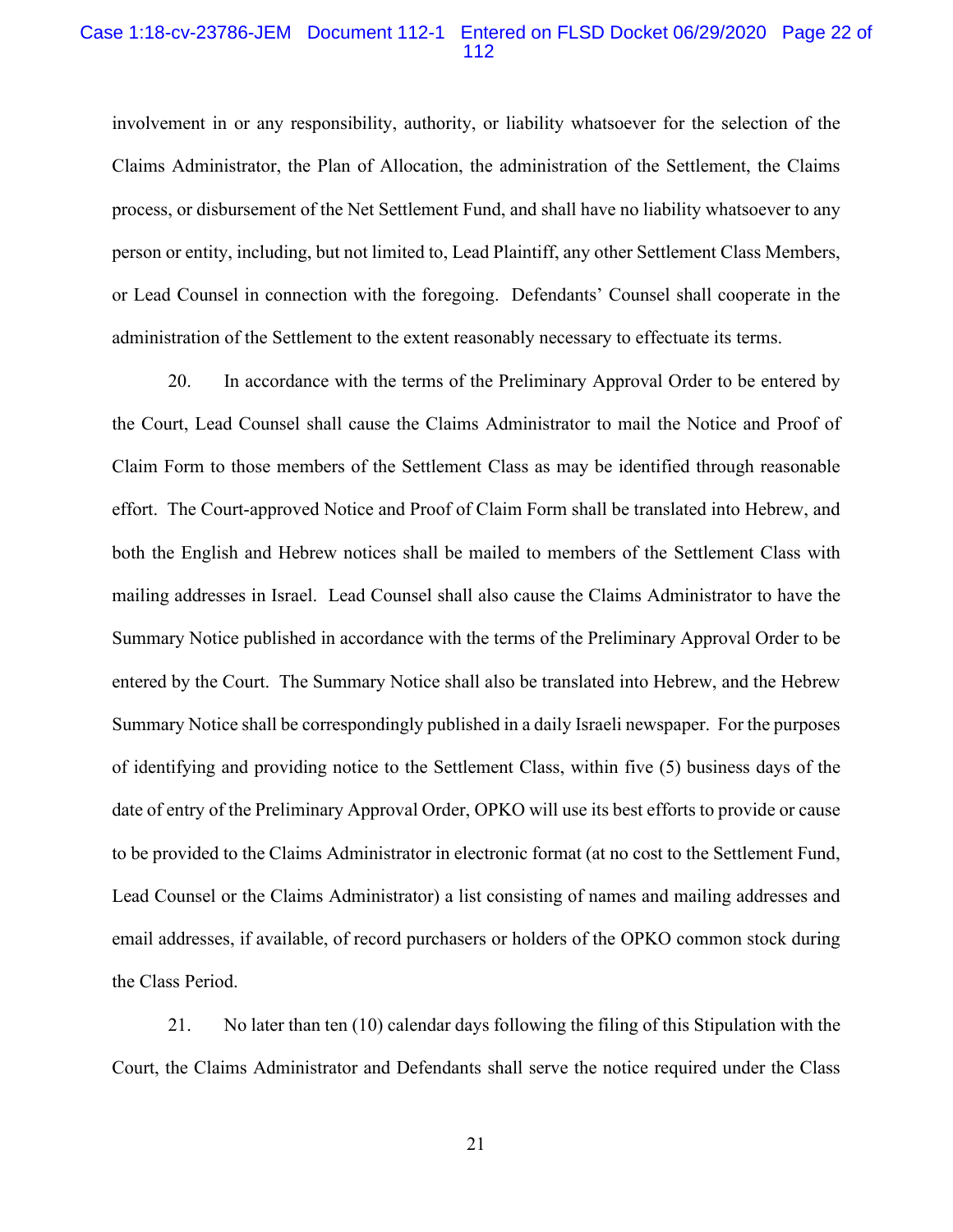### Case 1:18-cv-23786-JEM Document 112-1 Entered on FLSD Docket 06/29/2020 Page 23 of 112

Action Fairness Act, 28 U.S.C. § 1715 *et seq.* ("CAFA"). The Settlement Fund may be used for paying the costs and expenses of notice to the appropriate persons or entities under CAFA. Defendants shall have no obligation to pay the costs and expenses associated with notice to the appropriate persons or entities under CAFA. At least seven (7) calendar days before the Settlement Hearing, Defendants shall cause to be served on Lead Counsel and filed with the Court proof, by affidavit or declaration, regarding compliance with the notice requirements of CAFA. The Parties agree that any delay by Defendants in timely serving the CAFA notice will not provide grounds for delay of the Settlement Hearing or entry of the Judgment.

22. The Notice shall state that Settlement Class Members who purchased their shares of OPKO common stock on the TASE do not need to submit Claims to be eligible to share in the TASE Net Settlement Fund, but that Settlement Class Members must submit Claims to be eligible to share in the US Net Settlement Fund. The Claims Administrator shall receive Claims and determine first, whether the Claim is a valid Claim, in whole or part, and second, each Authorized Claimant's *pro rata* share of the US Net Settlement Fund based upon each Authorized Claimant's US Recognized Claim compared to the total US Recognized Claims of all Authorized Claimants (as set forth in the Plan of Allocation set forth in the Notice attached hereto as Exhibit 1 to Exhibit A, or in such other plan of allocation as the Court approves). The TASE Net Settlement Fund will be distributed directly to Settlement Class Members who had purchases on the TASE (using information provided by the TASE Clearing House and TASE member brokers, as specified herein) based on each such Settlement Class Member's proportion relative to the total TASE Net Settlement Fund (as set forth in the Plan of Allocation set forth in the Notice attached hereto as Exhibit 1 to Exhibit A, or in such other plan of allocation as the Court approves). In order to distribute funds to Settlement Class Members who had purchases on the TASE, Lead Counsel or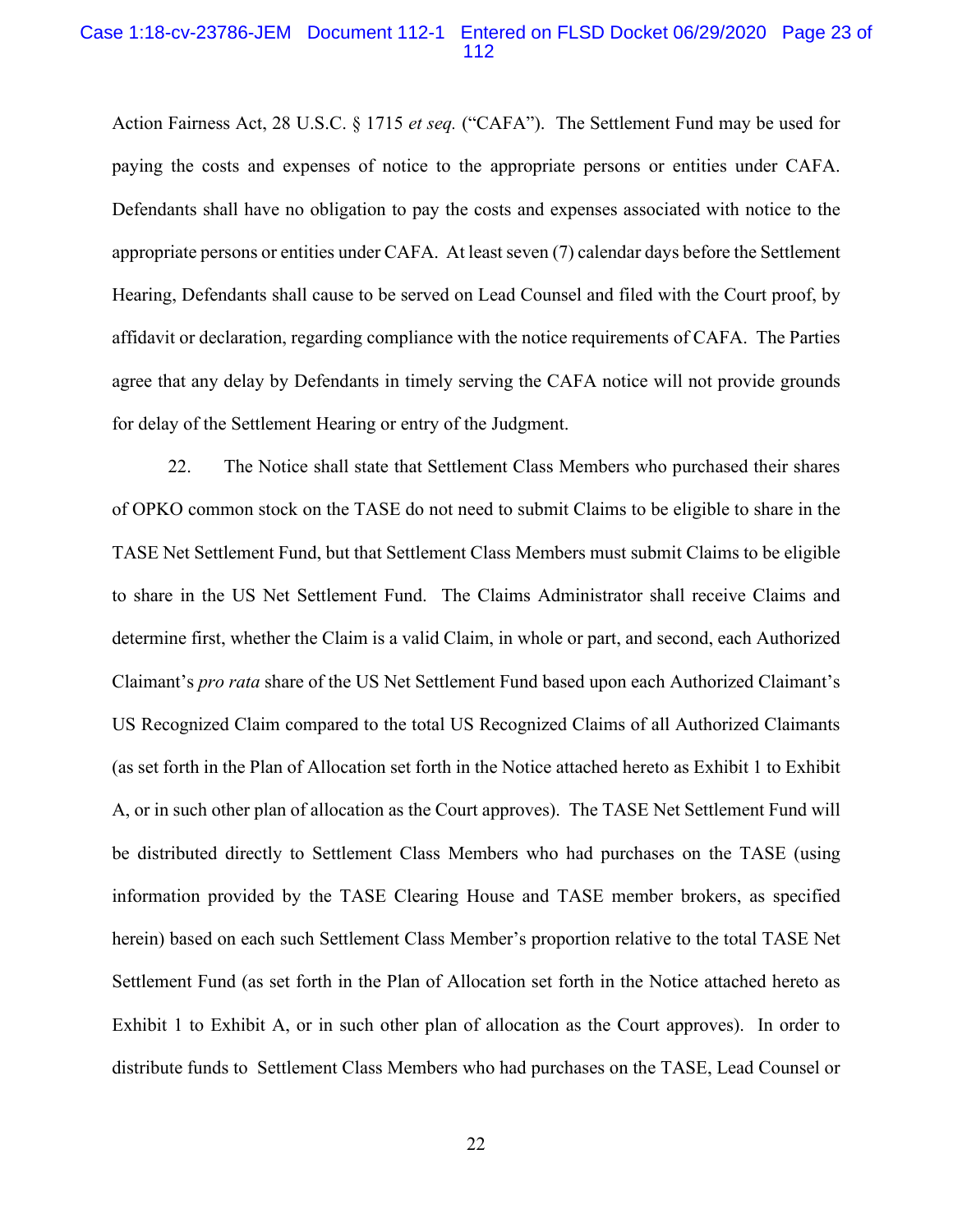### Case 1:18-cv-23786-JEM Document 112-1 Entered on FLSD Docket 06/29/2020 Page 24 of 112

the Claims Administrator will approach the TASE Clearing House requesting a report which specifies the TASE member brokers who held eligible OPKO shares for their clients and the aggregate number of eligible shares for each TASE broker. After receiving such a report, Lead Counsel or the Claims Administrator will distribute the TASE Net Settlement Fund to TASE members based on their *pro rata* share. The TASE member brokers will distribute those funds to the eligible Settlement Class Members. Following the distribution, the brokers will report back to the Claims Administrator and indicate any amounts not distributed due to errors or untraceable Settlement Class Members. The Claims Administrator will take reasonable efforts to find updated information and attempt to send payments to any Settlement Class Members eligible for a payment from the TASE Net Settlement Fund for whom the TASE brokers are initially unable to direct payment.

23. The Plan of Allocation proposed in the Notice is not a necessary term of the Settlement or of this Stipulation and it is not a condition of the Settlement or of this Stipulation that any particular plan of allocation be approved by the Court. Lead Plaintiff and Lead Counsel may not cancel or terminate the Settlement (or this Stipulation) based on the Court's or any appellate court's ruling with respect to the Plan of Allocation or any other plan of allocation in this Action. Defendants and the other Defendants' Releasees shall not object in any way to the Plan of Allocation or any other plan of allocation in this Action. No Defendant, nor any other Defendants' Releasees, shall have any involvement with or liability, obligation, or responsibility whatsoever for the application of the Court-approved plan of allocation.

24. Any Settlement Class Member that does not submit a valid Claim will not be entitled to receive any distribution from the US Net Settlement Fund, but will otherwise be bound by all of the terms of this Stipulation and the Settlement, including the terms of the Judgment to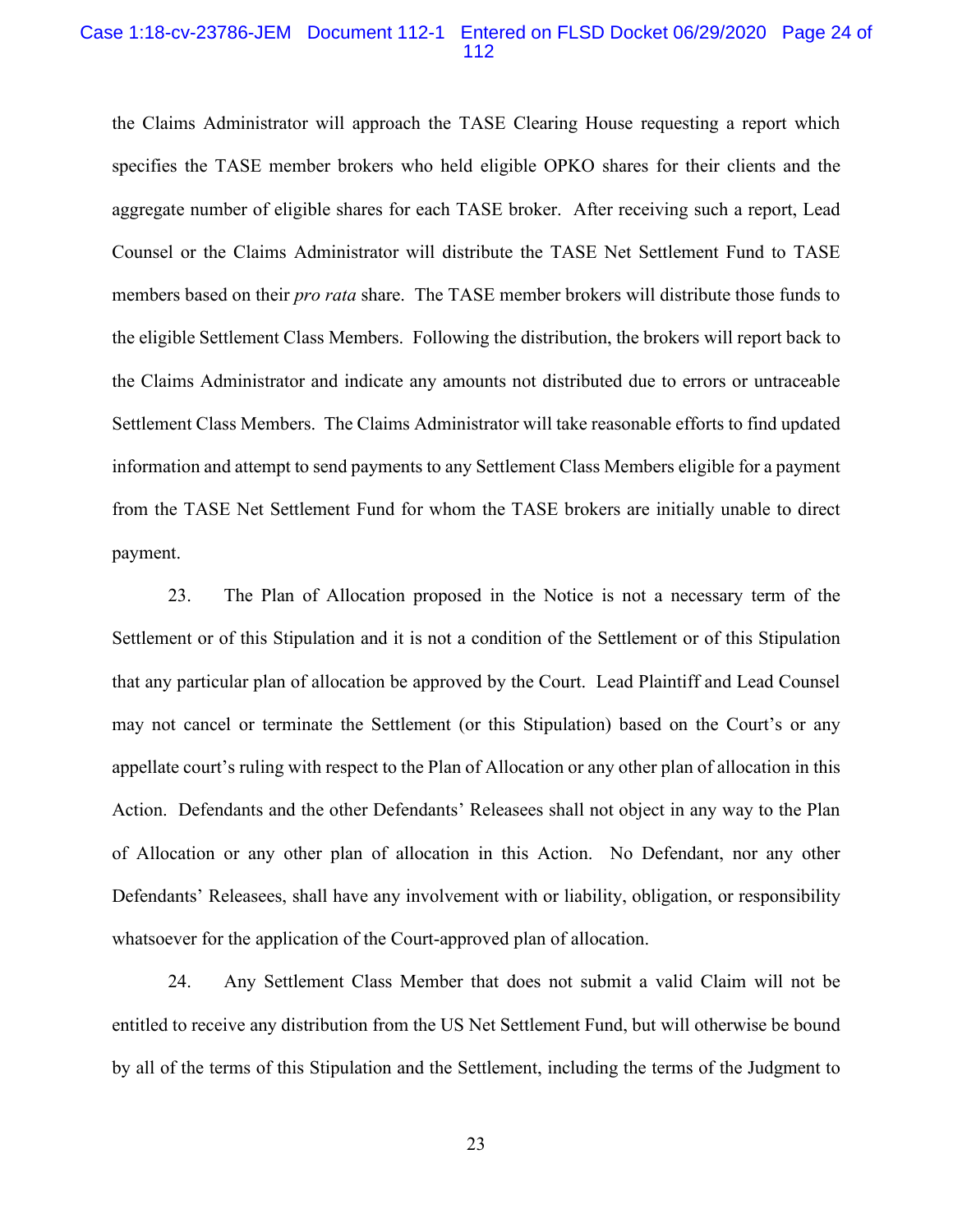## Case 1:18-cv-23786-JEM Document 112-1 Entered on FLSD Docket 06/29/2020 Page 25 of 112

be entered in the Action and the Releases provided for herein and therein, and will be permanently barred and enjoined from bringing any action, claim, or other proceeding of any kind against the Defendants' Releasees with respect to the Released Plaintiffs' Claims in the event that the Effective Date occurs with respect to the Settlement.

25. Lead Counsel shall be responsible for supervising the administration of the Settlement and the disbursement of the Net Settlement Fund subject to Court approval. No Defendant, or any other Defendants' Releasee, shall be permitted to review, contest, or object to any Claim, or any decision of the Claims Administrator or Lead Counsel with respect to accepting or rejecting any Claim for payment. Lead Counsel shall have the right, but not the obligation, to waive what it deems to be formal or technical defects in any Claims submitted in the interests of achieving substantial justice.

26. For purposes of determining the extent, if any, to which a Settlement Class Member shall be entitled to be treated as an Authorized Claimant eligible for payment from the US Net Settlement Fund, the following conditions shall apply:

(a) Each Claimant seeking payment from the US Net Settlement Fund shall be required to submit a Claim in paper form, substantially in the form attached hereto as Exhibit 2 to Exhibit A, or in electronic form, in accordance with the instructions for the submission of such Claims, and supported by such documents as are designated therein, including proof of the Claimant's loss, or such other documents or proof as the Claims Administrator or Lead Counsel, in their discretion, may deem acceptable;

(b) All Claims must be submitted by the date set by the Court in the Preliminary Approval Order and specified in the Notice. Any Settlement Class Member who fails to submit a Claim by such date shall be forever barred from receiving any distribution from the US Net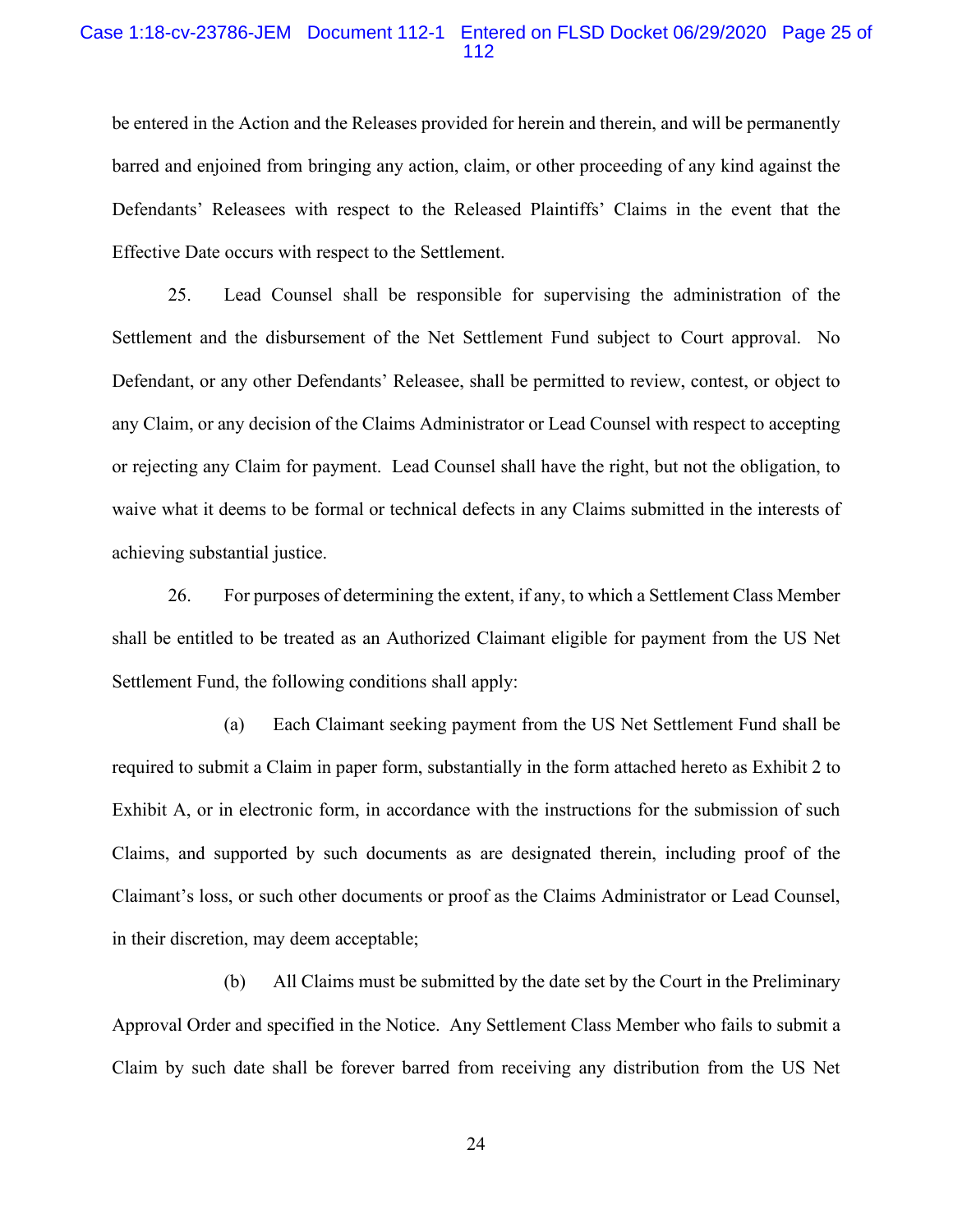#### Case 1:18-cv-23786-JEM Document 112-1 Entered on FLSD Docket 06/29/2020 Page 26 of 112

Settlement Fund (unless by Order of the Court such Settlement Class Member's Claim is accepted), but shall in all other respects be bound by all of the terms of this Stipulation and the Settlement, including the terms of the Judgment and the Releases provided for herein and therein, and will be permanently barred and enjoined from bringing any action, claim or other proceeding of any kind against any Defendants' Releasees with respect to any Released Plaintiffs' Claim. Provided that it is mailed by the claim-submission deadline, a Claim Form shall be deemed to be submitted when postmarked, if received with a postmark indicated on the envelope and if mailed by first-class mail and addressed in accordance with the instructions thereon. In all other cases, the Claim Form shall be deemed to have been submitted on the date when actually received by the Claims Administrator;

(c) Each Claim shall be submitted to and reviewed by the Claims Administrator who shall determine in accordance with this Stipulation and the plan of allocation the extent, if any, to which each Claim shall be allowed, subject to review by the Court pursuant to subparagraph (e) below as necessary;

(d) Claims that do not meet the submission requirements may be rejected. Prior to rejecting a Claim in whole or in part, the Claims Administrator shall communicate with the Claimant in writing, to give the Claimant the chance to remedy any curable deficiencies in the Claim submitted. The Claims Administrator shall notify, in a timely fashion and in writing, all Claimants whose Claim the Claims Administrator proposes to reject in whole or in part, setting forth the reasons therefor, and shall indicate in such notice that the Claimant whose Claim is to be rejected has the right to a review by the Court if the Claimant so desires and complies with the requirements of subparagraph (e) below; and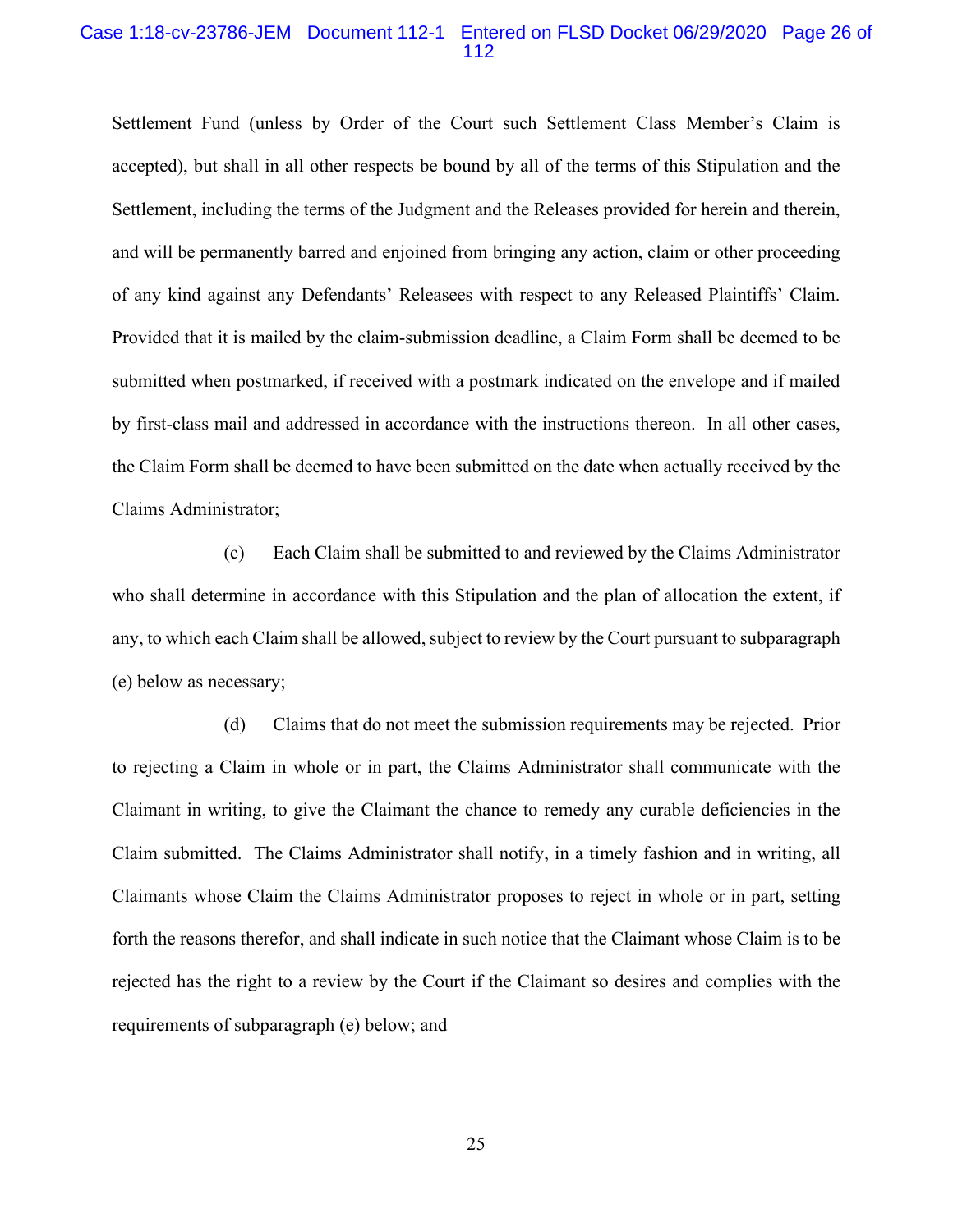## Case 1:18-cv-23786-JEM Document 112-1 Entered on FLSD Docket 06/29/2020 Page 27 of 112

(e) If any Claimant whose Claim has been rejected in whole or in part desires to contest such rejection, the Claimant must, within twenty (20) days after the date of mailing of the notice required in subparagraph (d) above or a lesser time period if the Claim was untimely, serve upon the Claims Administrator a notice and statement of reasons indicating the Claimant's grounds for contesting the rejection along with any supporting documentation, and requesting a review thereof by the Court. If a dispute concerning a Claim cannot be otherwise resolved, Lead Counsel shall thereafter present the request for review to the Court.

27. Each Claimant shall be deemed to have submitted to the jurisdiction of the Court with respect to the Claimant's Claim, and the Claim will be subject to investigation and discovery under the Federal Rules of Civil Procedure, provided, however, that such investigation and discovery shall be limited to that Claimant's status as a Settlement Class Member and the validity and amount of the Claimant's Claim. No discovery shall be allowed from Defendants or on the merits of this Action or of the Settlement in connection with the processing of Claims.

28. Lead Counsel will apply to the Court, on notice to Defendants' Counsel, for a Distribution Order: (a) approving the Claims Administrator's administrative determinations concerning the acceptance and rejection of the Claims submitted; (b) approving payment of any administration fees and expenses associated with the administration of the Settlement from the Escrow Account; and (c) if the Effective Date has occurred, directing payment of the US Net Settlement Fund to Authorized Claimants from the Escrow Account.

29. Payment pursuant to the Distribution Order shall be final and conclusive against all Claimants as to payment from the US Net Settlement Fund. All Settlement Class Members whose Claims are not approved by the Court for payment shall be barred from participating in distributions from the US Net Settlement Fund, but otherwise shall be bound by all of the terms of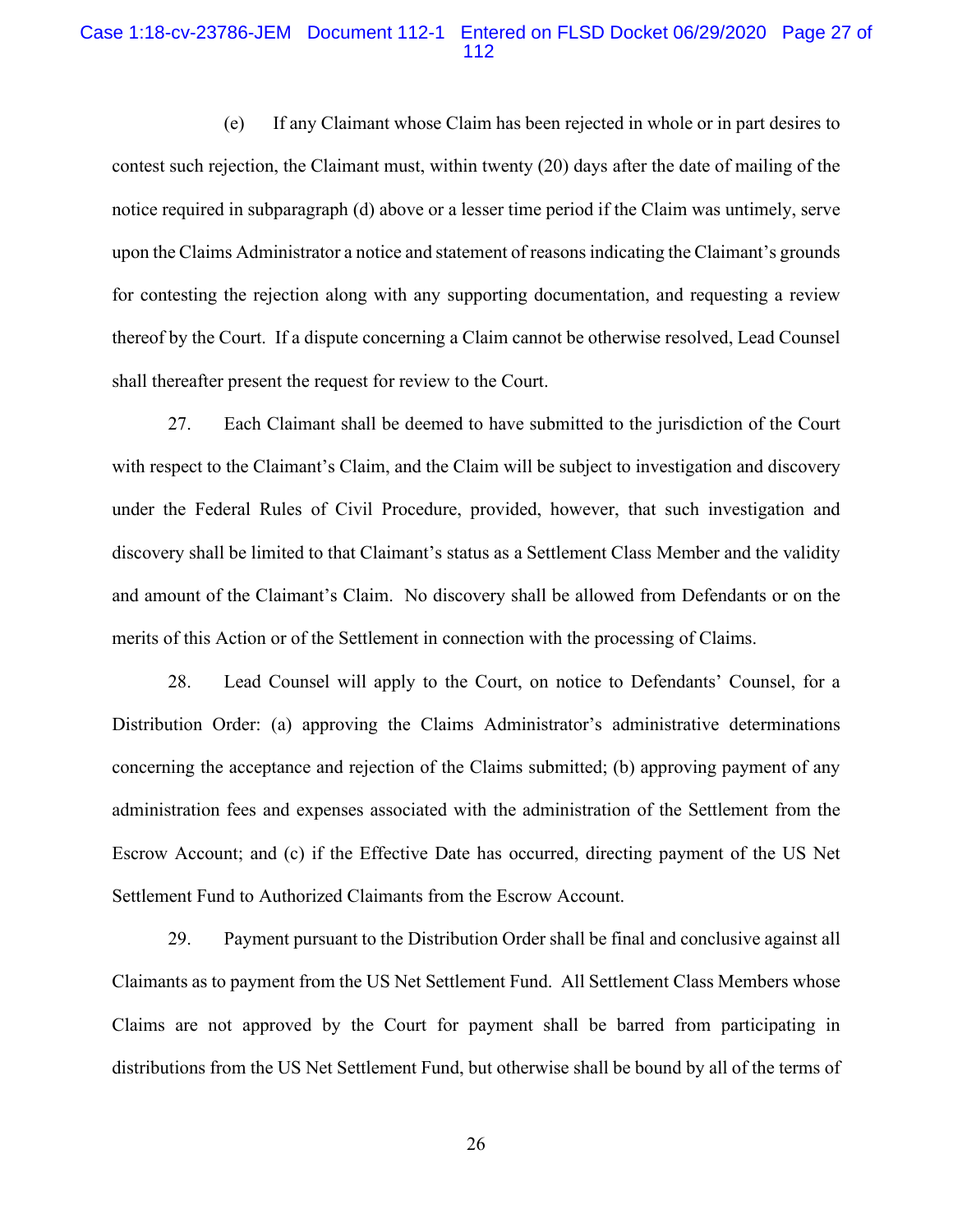# Case 1:18-cv-23786-JEM Document 112-1 Entered on FLSD Docket 06/29/2020 Page 28 of 112

this Stipulation and the Settlement, including the terms of the Judgment to be entered in this Action and the Releases provided for herein and therein, and will be permanently barred and enjoined from bringing any action against any and all Defendants' Releasees with respect to any and all of the Released Plaintiffs' Claims.

30. No person or entity shall have any claim against Lead Plaintiff, Lead Counsel, the Claims Administrator, or any other agent designated by Lead Counsel, or Defendants' Releasees and/or their respective counsel, arising from distributions made substantially in accordance with the Stipulation, the plan of allocation approved by the Court, or any order of the Court. Lead Plaintiff and Defendants, and their respective counsel, and Lead Plaintiff's damages expert and all other Releasees shall have no liability whatsoever for the investment or distribution of the Settlement Fund or the Net Settlement Fund, the plan of allocation, or the determination, administration, calculation, or payment of any claim or nonperformance of the Claims Administrator, the payment or withholding of taxes (including interest and penalties) owed by the Settlement Fund, or any losses incurred in connection therewith.

31. All proceedings with respect to the administration, processing and determination of Claims and the determination of all controversies relating thereto, including disputed questions of law and fact with respect to the validity of Claims, shall be subject to the jurisdiction of the Court. All Settlement Class Members, other Claimants, and parties to this Settlement expressly waive trial by jury (to the extent any such right may exist) and any right of appeal or review with respect to such determinations.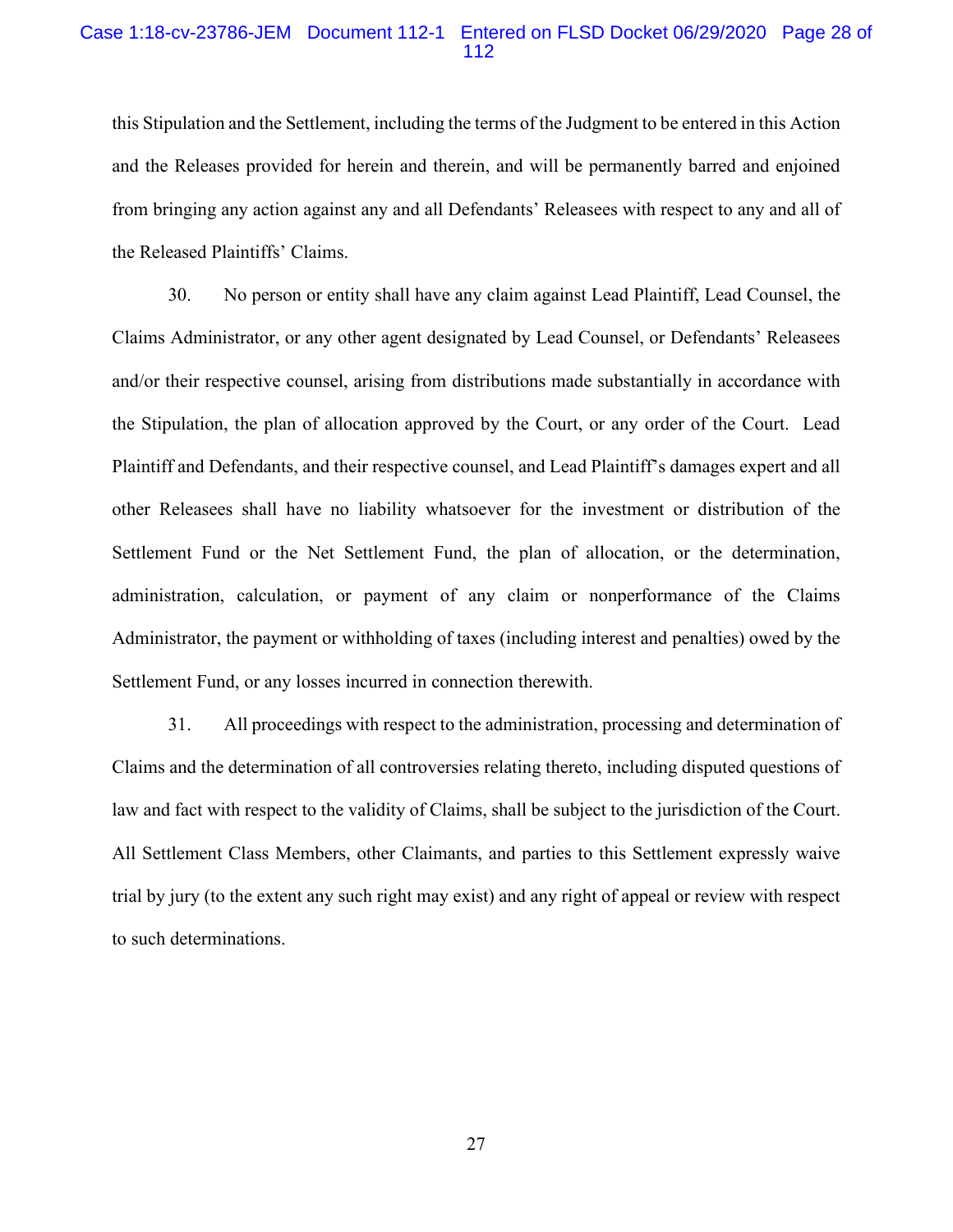Case 1:18-cv-23786-JEM Document 112-1 Entered on FLSD Docket 06/29/2020 Page 29 of 112

#### **TERMS OF THE JUDGMENT**

32. If the Settlement contemplated by this Stipulation is approved by the Court, Lead Counsel and Defendants' Counsel shall request that the Court enter a Judgment, substantially in the form attached hereto as Exhibit B.

# **CONDITIONS OF SETTLEMENT AND EFFECT OF DISAPPROVAL, CANCELLATION OR TERMINATION**

33. The Effective Date of the Settlement shall be deemed to occur on the occurrence or waiver of all of the following events:

(a) the Court has entered the Preliminary Approval Order, substantially in the form set forth in Exhibit A attached hereto, as required by ¶ 3 above;

(b) the Settlement Amount has been deposited into the Escrow Account in accordance with the provisions of ¶ 9 above;

(c) Defendants have not exercised their option to terminate the Settlement pursuant to the provisions of this Stipulation;

(d) Lead Plaintiff has not exercised its option to terminate the Settlement pursuant to the provisions of this Stipulation; and

(e) the Court has approved the Settlement as described herein, following notice to the Settlement Class and a hearing, as prescribed by Rule 23 of the Federal Rules of Civil Procedure, and entered the Judgment and the Judgment has become Final.

34. Upon the occurrence of all of the events referenced in ¶ 33 above, any and all remaining interest or right of Defendants in or to the Settlement Fund, if any, shall be absolutely and forever extinguished and the Releases herein shall be effective.

35. If (i) Defendants exercise their right to terminate the Settlement as provided in this Stipulation; (ii) Lead Plaintiff exercises its right to terminate the Settlement as provided in this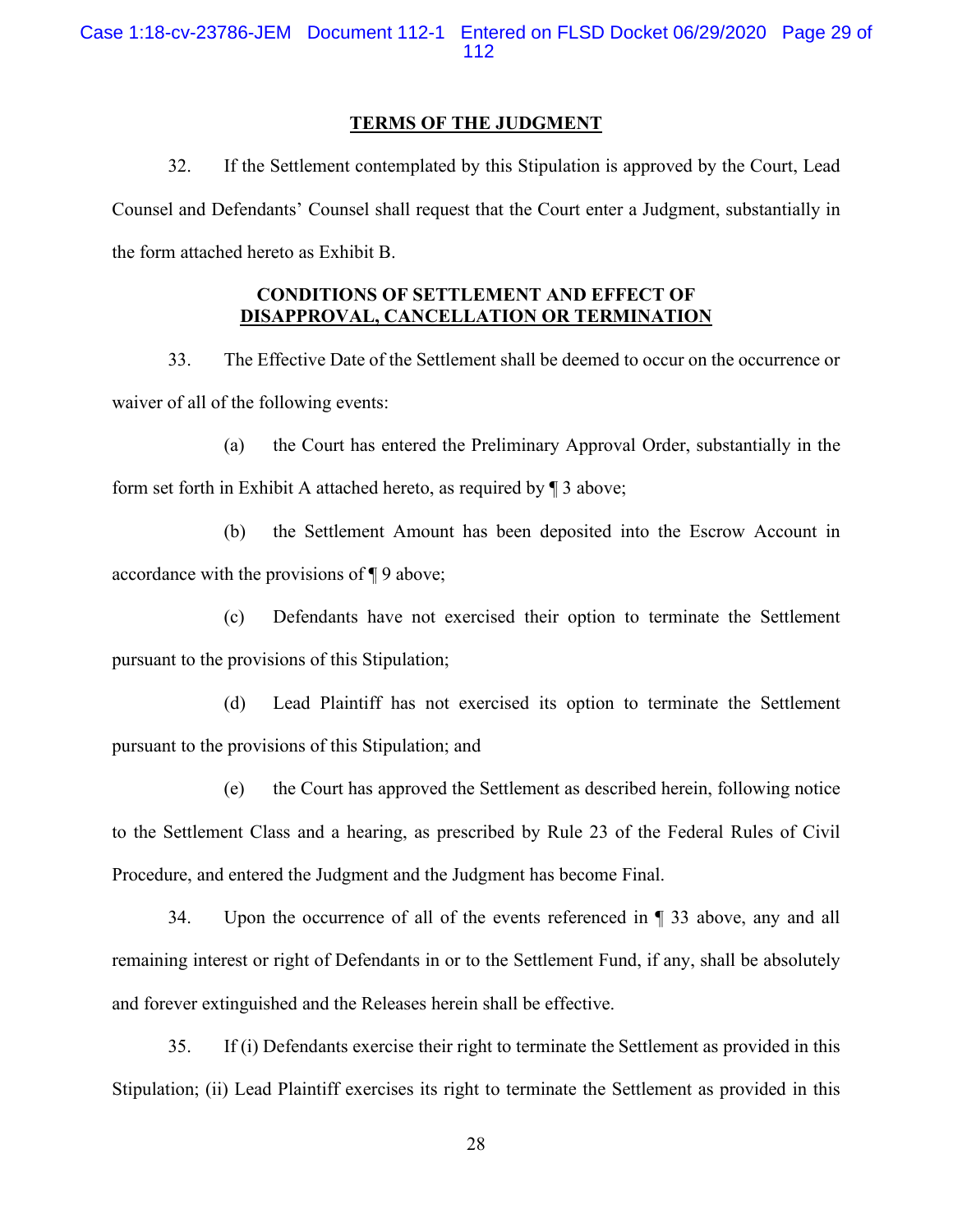Stipulation; (iii) the Court disapproves the Settlement; or (iv) the Effective Date as to the Settlement otherwise fails to occur, then:

(a) The Settlement and the relevant portions of this Stipulation shall be canceled and terminated.

(b) Lead Plaintiff and Defendants shall revert to their respective positions in the Action immediately prior to the execution of this Stipulation.

(c) The terms and provisions of this Stipulation, with the exception of this ¶ 35 and ¶¶ 15, 17, 39, and 59, shall have no further force and effect with respect to the Parties and shall not be used in the Action or in any other proceeding for any purpose, and any Judgment or order entered by the Court in accordance with the terms of this Stipulation shall be treated as vacated, *nunc pro tunc*.

(d) Within five (5) business days after joint written notification of termination is sent by Defendants' Counsel and Lead Counsel to the Escrow Agent, the Settlement Fund (including accrued interest thereon, and change in value as a result of the investment of the Settlement Fund, and any funds received by Lead Counsel consistent with ¶ 17 above), less any Notice and Administration Costs actually incurred, paid or payable and less any Taxes paid, due or owing shall be refunded by the Escrow Agent to Defendants (or such other persons or entities as Defendants may direct). In the event that the funds received by Lead Counsel consistent with ¶ 17 above have not been refunded to the Settlement Fund within the five (5) business days specified in this paragraph, those funds shall be refunded by the Escrow Agent to Defendants (or such other persons or entities as Defendants may direct) immediately upon their deposit into the Escrow Account consistent with ¶ 17 above.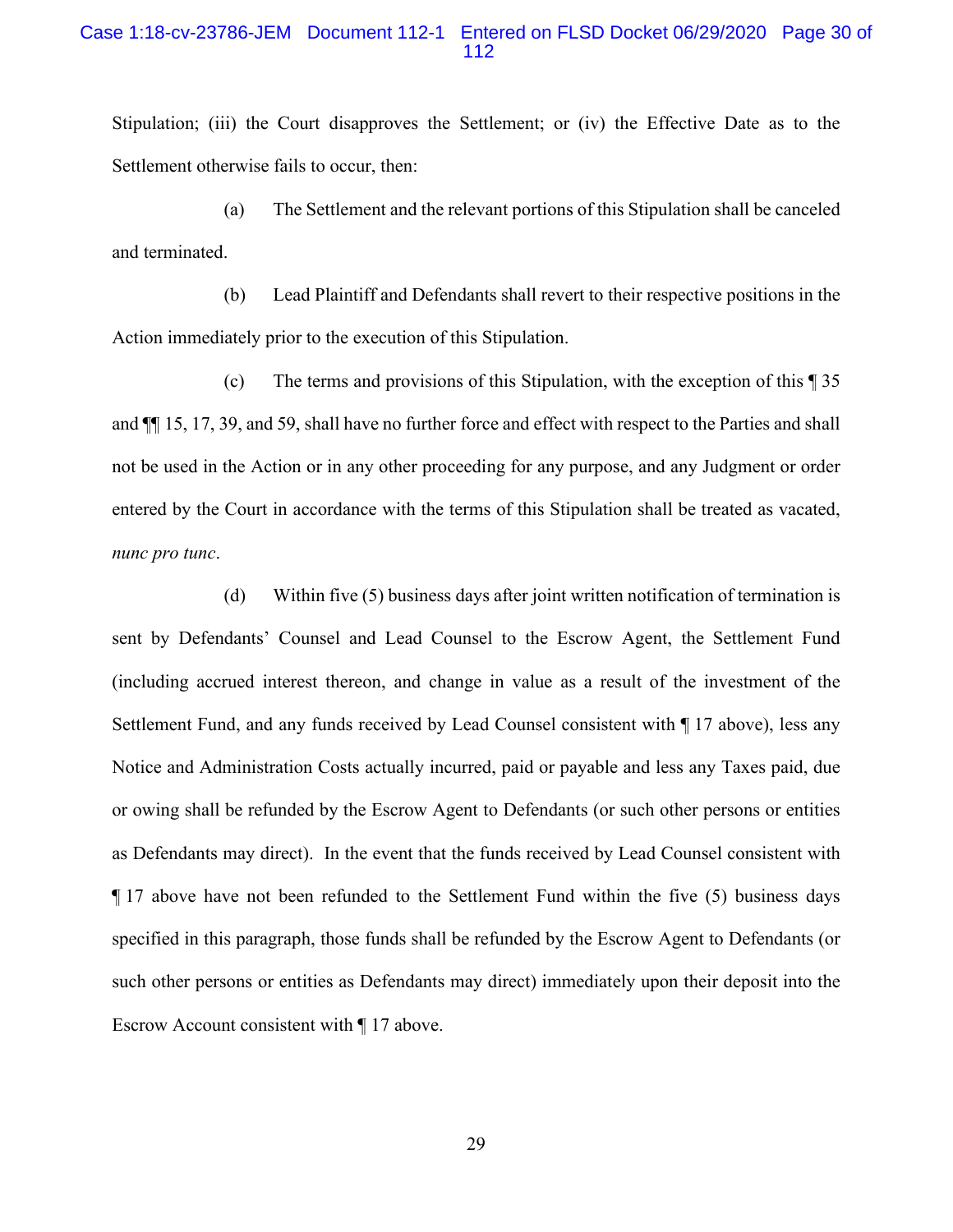## Case 1:18-cv-23786-JEM Document 112-1 Entered on FLSD Docket 06/29/2020 Page 31 of 112

36. It is further stipulated and agreed that Defendants, provided they agree, and Lead Plaintiff shall each have the right to terminate the Settlement and this Stipulation, by providing written notice of their election to do so ("Termination Notice") to the other Parties to this Stipulation within thirty (30) days of: (a) the Court's final refusal to enter the Preliminary Approval Order in any material respect; (b) the Court's final refusal to approve the Settlement or any material part thereof; (c) the Court's final refusal to enter the Judgment in any material respect as to the Settlement; or (d) the date upon which the Judgment is modified or reversed in any material respect by the United States Court of Appeals for the Eleventh Circuit or the United States Supreme Court. Upon any termination, the provisions of  $\P$  35 above shall apply. However, any decision or proceeding, whether in this Court or any appellate court, with respect to an application for attorneys' fees or Litigation Expenses or with respect to any plan of allocation shall not be considered material to the Settlement, shall not affect the finality of any Judgment and shall not be grounds for termination of the Settlement.

37. In addition to the grounds set forth in ¶ 36 above, Defendants shall have the unilateral right to terminate the Settlement in the event that Settlement Class Members timely and validly requesting exclusion from the Settlement Class meet the conditions set forth in Defendants' confidential supplemental agreement with Lead Plaintiff (the "Supplemental Agreement"), in accordance with the terms of that agreement. Upon any termination, the provisions of ¶ 35 above shall apply. The Supplemental Agreement, which is being executed concurrently herewith, shall not be filed with the Court and its terms shall not be disclosed in any other manner (other than the statements herein and in the Notice, to the extent necessary, or as otherwise provided in the Supplemental Agreement) unless the Court otherwise directs or a dispute arises between Lead Plaintiff and Defendants concerning its interpretation or application, in which event the Parties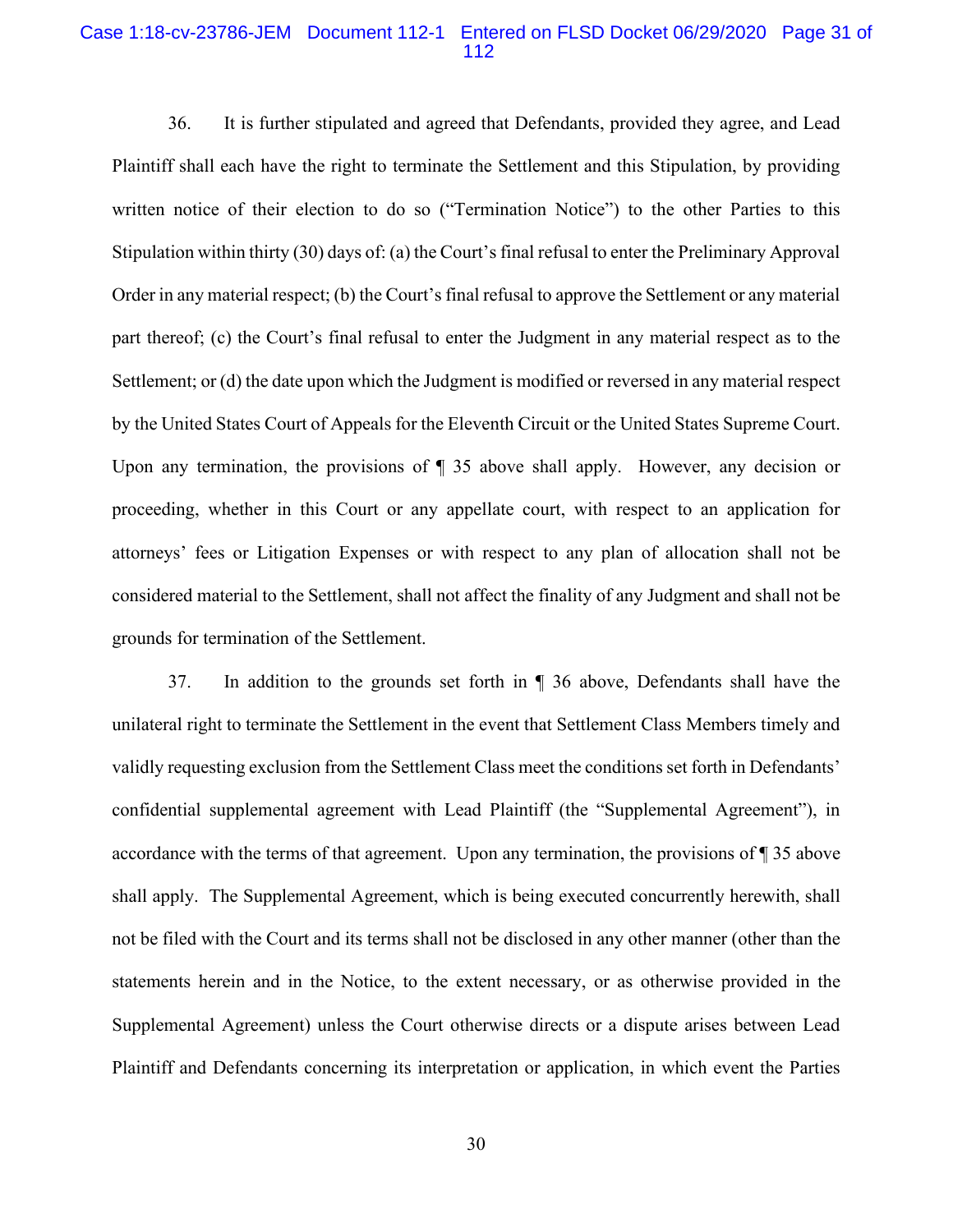# Case 1:18-cv-23786-JEM Document 112-1 Entered on FLSD Docket 06/29/2020 Page 32 of 112

shall submit the Supplemental Agreement to the Court in camera and request that the Court afford it confidential treatment.

38. In addition to the grounds set forth in ¶ 36 above, Lead Plaintiff shall also have the right to terminate the Settlement in the event that the Settlement Amount has not been paid as provided for in ¶ 9 above, by providing written notice of the election to terminate to Defendants' Counsel. Upon any termination, the provisions of ¶ 35 above shall apply.

#### **NO ADMISSION OF WRONGDOING**

39. Neither this Stipulation (whether or not consummated), including the exhibits hereto and the Plan of Allocation contained therein (or any other plan of allocation that may be approved by the Court), the negotiations leading to the execution of this Stipulation, nor any proceedings taken pursuant to or in connection with this Stipulation, and/or approval of the Settlement (including any arguments proffered in connection therewith):

(a) shall be offered against any of the Defendants' Releasees as evidence of, or construed as, or deemed to be evidence of any presumption, concession, or admission by any of the Defendants' Releasees with respect to the truth of any fact alleged by Lead Plaintiff or the validity of any claim that was or could have been asserted or the deficiency of any defense that has been or could have been asserted in this Action or in any other litigation, or of any liability, negligence, fault, or other wrongdoing of any kind of any of the Defendants' Releasees or in any way referred to for any other reason as against any of the Defendants' Releasees, in any arbitration proceeding or other civil, criminal, or administrative action or proceeding, other than such proceedings as may be necessary to effectuate the provisions of this Stipulation;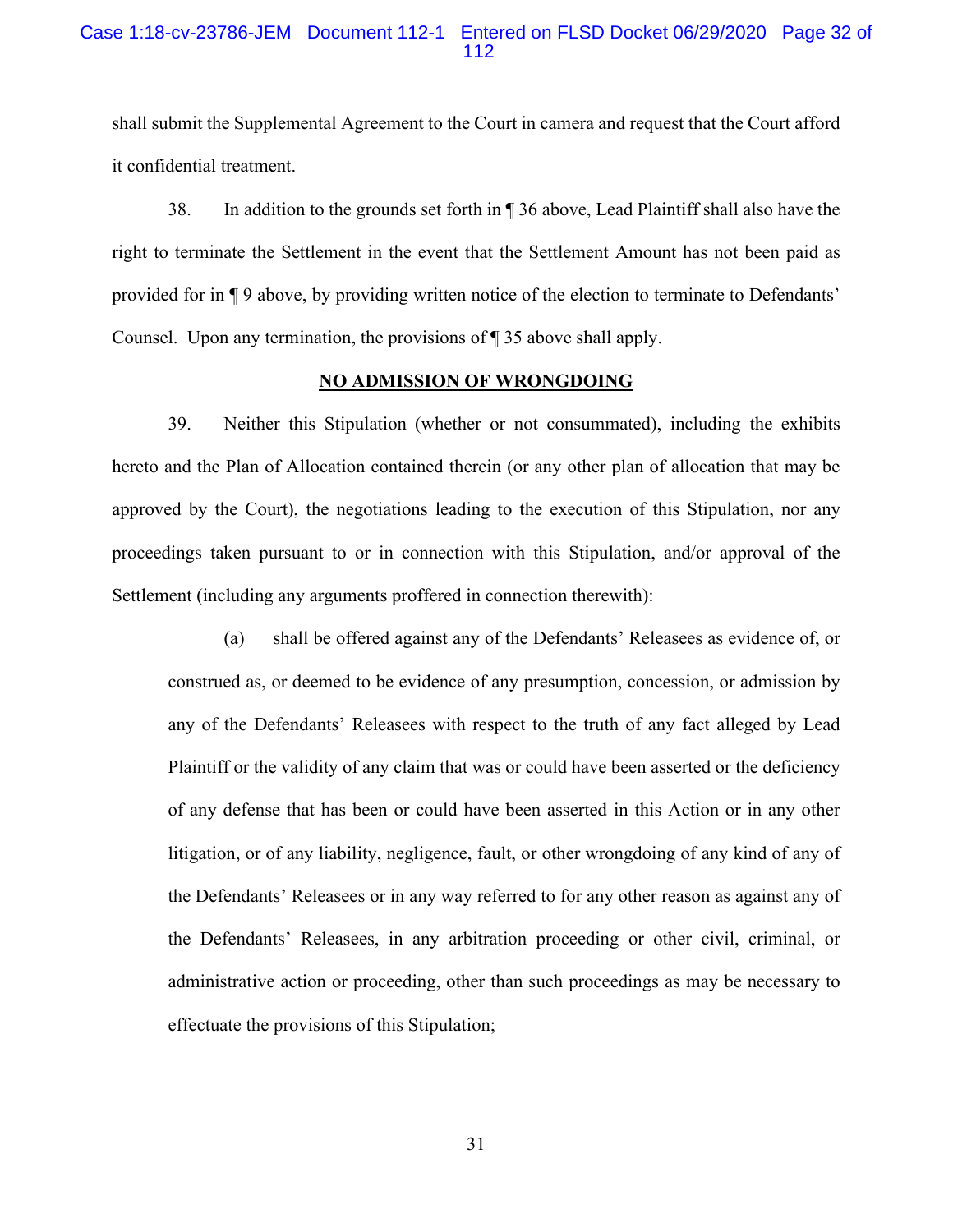## Case 1:18-cv-23786-JEM Document 112-1 Entered on FLSD Docket 06/29/2020 Page 33 of 112

(b) shall be offered against any of the Plaintiffs' Releasees, as evidence of, or construed as, or deemed to be evidence of any presumption, concession, or admission by any of the Plaintiffs' Releasees that any of their claims are without merit, that any of the Defendants' Releasees had meritorious defenses, or that damages recoverable under the Complaint would not have exceeded the Settlement Amount or with respect to any liability, negligence, fault, or wrongdoing of any kind, or in any way referred to for any other reason as against any of the Plaintiffs' Releasees, in any arbitration proceeding or other civil, criminal, or administrative action or proceeding, other than such proceedings as may be necessary to effectuate the provisions of this Stipulation; or

(c) shall be construed against any of the Releasees as an admission, concession, or presumption that the consideration to be given hereunder represents the amount which could be or would have been recovered after trial;

*provided, however*, that if this Stipulation is approved by the Court, the Parties and the Releasees and their respective counsel may refer to it to effectuate the protections from liability granted hereunder or otherwise to enforce the terms of the Settlement.

#### **MISCELLANEOUS PROVISIONS**

40. All of the exhibits attached hereto are hereby incorporated by reference as though fully set forth herein. Notwithstanding the foregoing, in the event that there exists a conflict or inconsistency between the terms of this Stipulation and the terms of any exhibit attached hereto, the terms of the Stipulation shall prevail.

41. OPKO warrants that, as to the payments made or to be made on behalf of Defendants, at the time of entering into this Stipulation and at the time of such payment it, or to the best of its knowledge any persons or entities contributing to the payment of the Settlement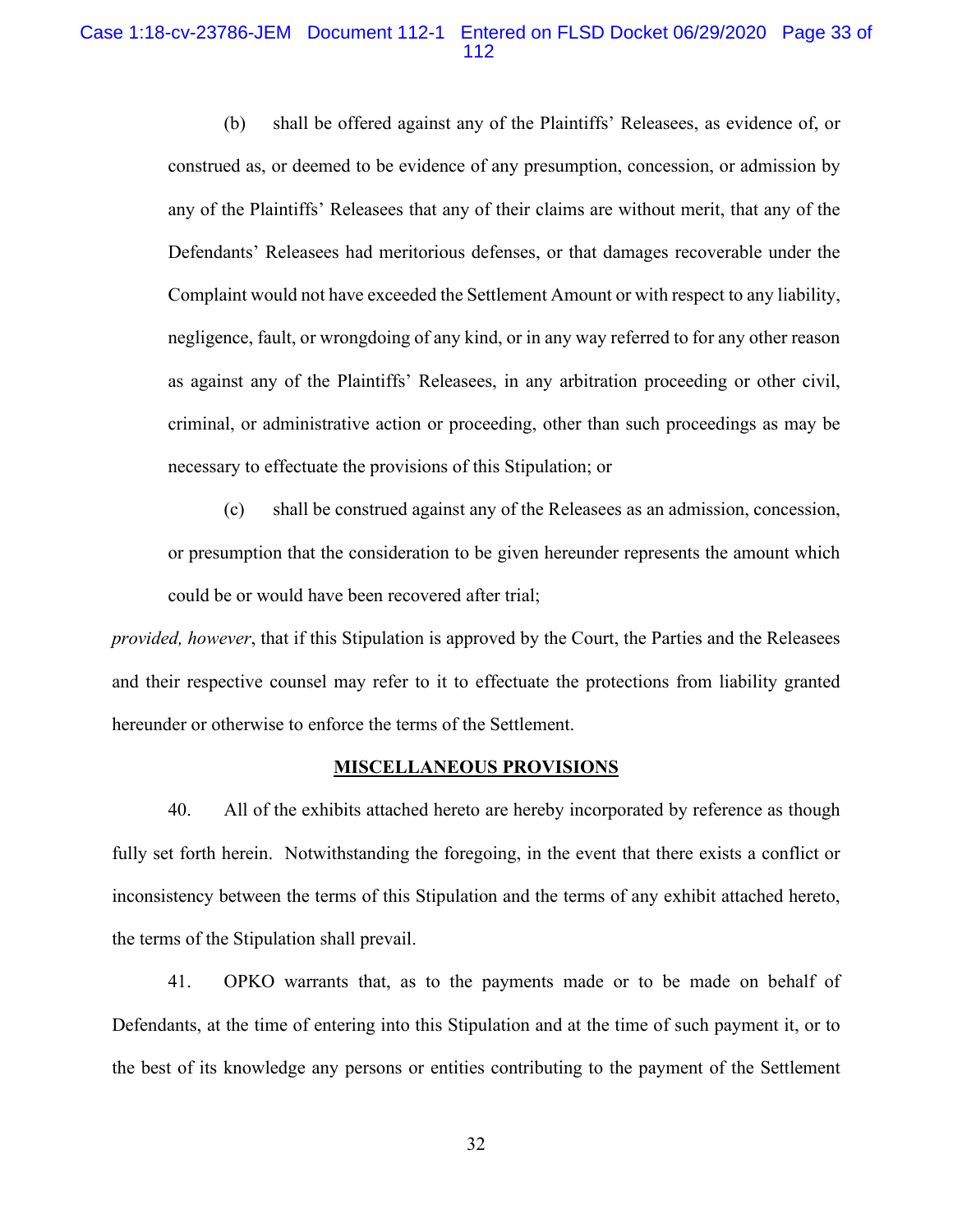## Case 1:18-cv-23786-JEM Document 112-1 Entered on FLSD Docket 06/29/2020 Page 34 of 112

Amount, were not insolvent, nor will the payment required to be made by or on behalf of Defendants render OPKO insolvent, within the meaning of and/or for the purposes of the United States Bankruptcy Code, including §§ 101 and 547 thereof. This representation is made by OPKO and not by its counsel.

42. In the event of the entry of a final order of a court of competent jurisdiction determining the transfer of money to the Settlement Fund or any portion thereof by or on behalf of Defendants to be a preference, voidable transfer, fraudulent transfer or similar transaction and any portion thereof is required to be returned, and such amount is not promptly deposited into the Settlement Fund by others, then, at the election of Lead Plaintiff, Lead Plaintiff and Defendants shall jointly move the Court to vacate and set aside the Releases given and the Judgment entered in favor of Defendants and the other Releasees pursuant to this Stipulation, in which event the Releases and Judgment shall be null and void, and the Parties shall be restored to their respective positions in the litigation as provided in ¶ 35 above and any cash amounts in the Settlement Fund (less any Taxes paid, due or owing with respect to the Settlement Fund and less any Notice and Administration Costs actually incurred, paid or payable) shall be returned as provided in ¶ 35.

43. The Parties intend this Stipulation and the Settlement to be a final and complete resolution of all disputes asserted or which could be asserted by Lead Plaintiff and any other Settlement Class Members against the Defendants' Releasees with respect to the Released Plaintiffs' Claims. No Party shall assert any claims of any violation of Rule 11 of the Federal Rules of Civil Procedure relating to the institution, prosecution, defense, or settlement of this Action. The Parties agree that the amounts paid and the other terms of the Settlement were negotiated at arm's length and in good faith by the Parties, including through a mediation process supervised and conducted by Jed Melnick of JAMS, and reflect the Settlement that was reached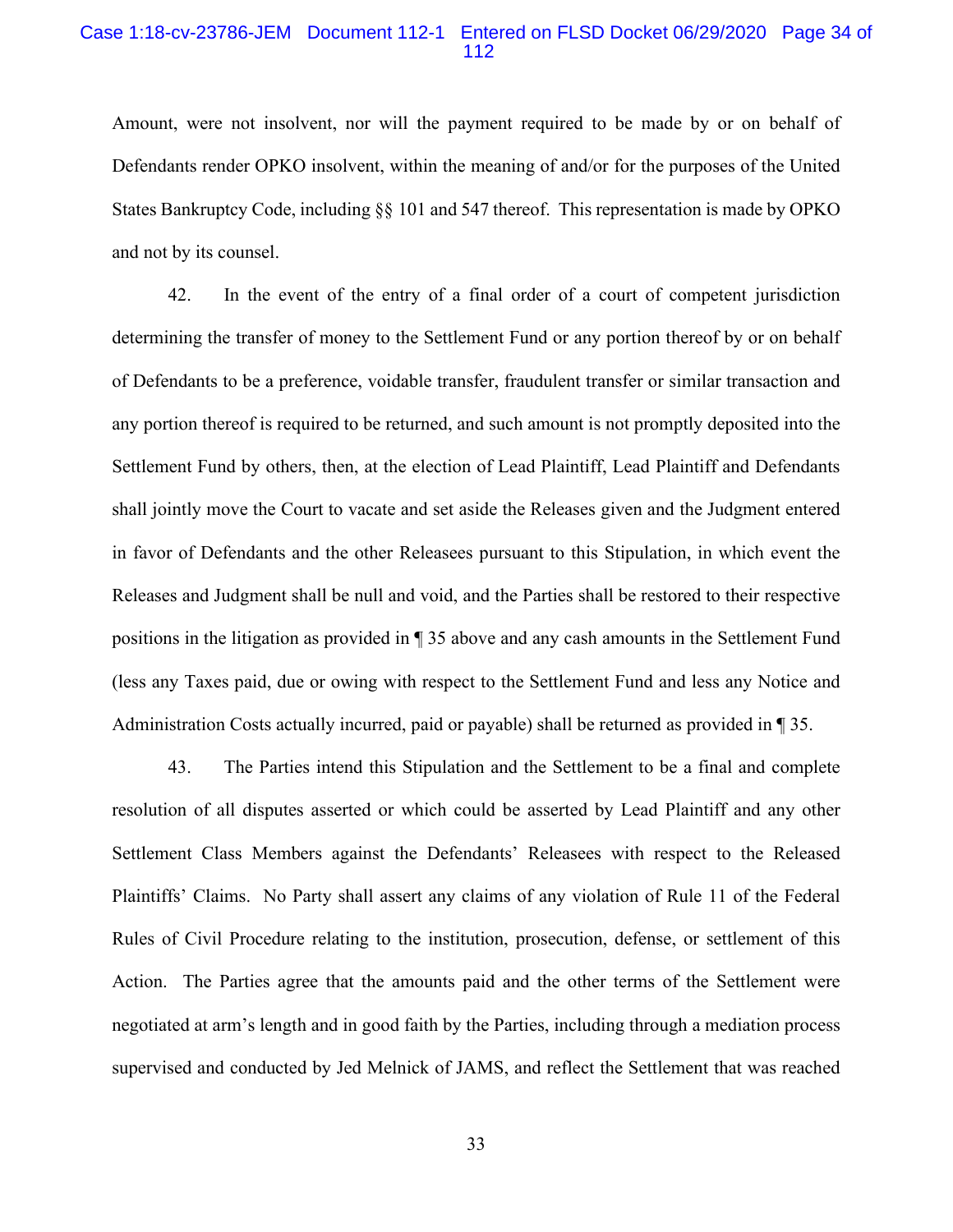voluntarily after extensive negotiations and consultation with experienced legal counsel, who were fully competent to assess the strengths and weaknesses of their respective clients' claims or defenses.

44. While retaining their right to deny that the claims asserted in the Action were meritorious, Defendants and their counsel, in any statement made to any media representative (whether or not for attribution) will not assert that the Action was commenced or prosecuted in bad faith, nor will they deny that the Action was commenced and prosecuted in good faith and is being settled voluntarily after consultation with competent legal counsel. In all events, Lead Plaintiff and its counsel and Defendants and their counsel shall not make any accusations of wrongful or actionable conduct by any Party concerning the prosecution, defense, and resolution of the Action, and shall not otherwise suggest that the Settlement constitutes an admission of any claim or defense alleged.

45. The terms of the Settlement, as reflected in this Stipulation, may not be modified or amended, nor may any of its provisions be waived, except by a writing signed on behalf of both Lead Plaintiff and Defendants (or their successors-in-interest).

46. The headings herein are used for the purpose of convenience only and are not meant to have legal effect.

47. The administration and consummation of the Settlement as embodied in this Stipulation shall be under the authority of the Court, and the Court shall retain jurisdiction for the purpose of entering orders providing for awards of attorneys' fees and Litigation Expenses to Plaintiffs' Counsel and enforcing the terms of this Stipulation, including the Plan of Allocation (or such other plan of allocation as may be approved by the Court) and the distribution of the Net Settlement Fund to Settlement Class Members.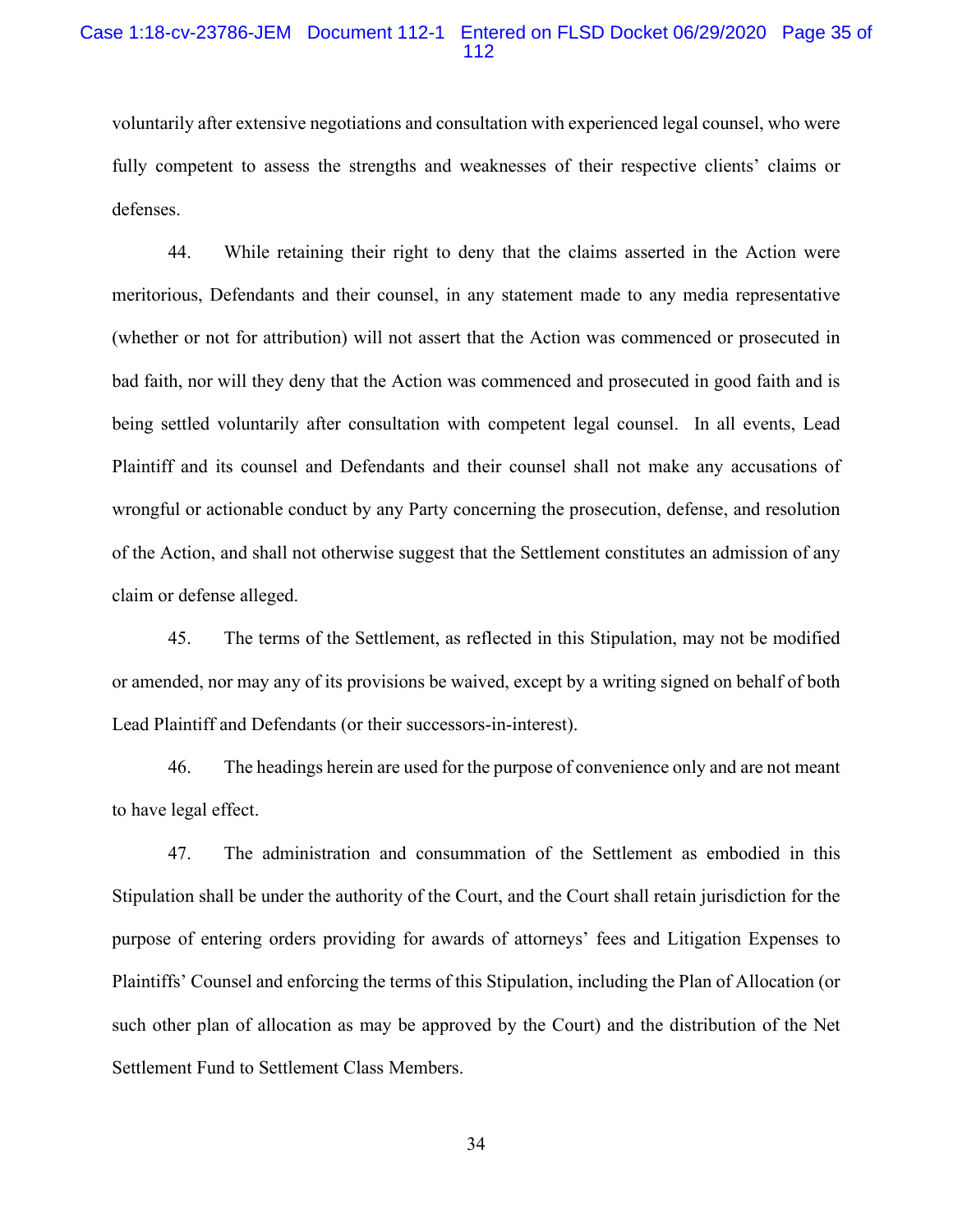## Case 1:18-cv-23786-JEM Document 112-1 Entered on FLSD Docket 06/29/2020 Page 36 of 112

48. The waiver by one Party of any breach of this Stipulation by any other Party shall not be deemed a waiver of any other prior or subsequent breach of this Stipulation.

49. This Stipulation, its exhibits, and the Supplemental Agreement constitute the entire agreement among Lead Plaintiff and Defendants concerning the Settlement and this Stipulation and its exhibits. All Parties acknowledge that no other agreements, representations, warranties, or inducements have been made by any Party hereto concerning this Stipulation, its exhibits, or the Supplemental Agreement, other than those contained and memorialized in such documents.

50. This Stipulation may be executed in one or more counterparts, including by signature transmitted via facsimile, or by a .pdf/.tif image of the signature transmitted via email. All executed counterparts and each of them shall be deemed to be one and the same instrument.

51. This Stipulation shall be binding upon and inure to the benefit of the successors and assigns of the Parties, including any and all Releasees and any corporation, partnership, or other entity into or with which any Party hereto may merge, consolidate, or reorganize.

52. The construction, interpretation, operation, effect, and validity of this Stipulation and the Supplemental Agreement and all documents necessary to effectuate them shall be governed by the internal laws of the State of Florida without regard to conflicts of laws, except to the extent that federal law requires that federal law govern.

53. Any action arising under or to enforce this Stipulation or any portion thereof, shall be commenced and maintained only in the Court.

54. This Stipulation shall not be construed more strictly against one Party than another merely by virtue of the fact that it, or any part of it, may have been prepared by counsel for one of the Parties, it being recognized that it is the result of arm's-length negotiations between the Parties and all Parties have contributed substantially and materially to the preparation of this Stipulation.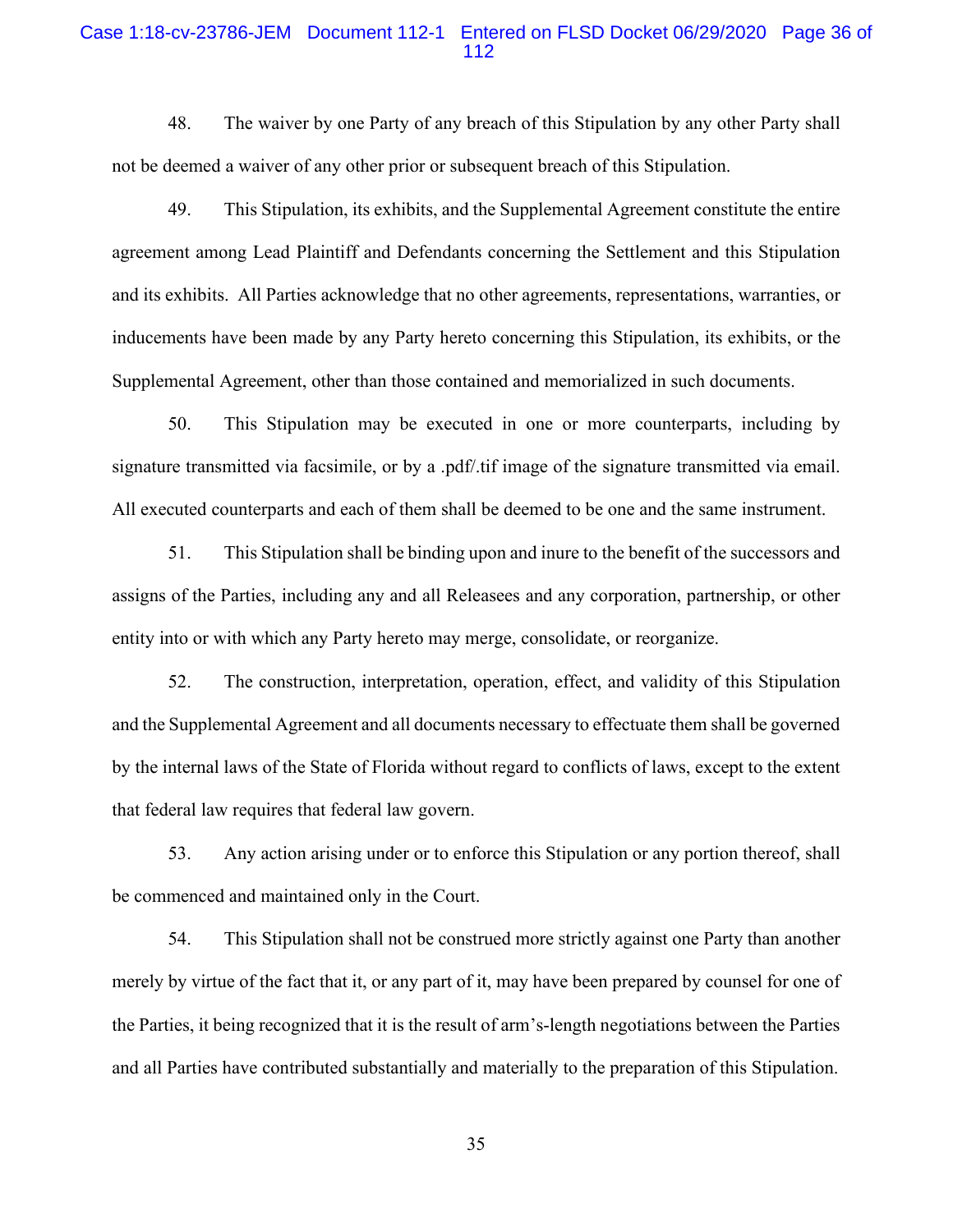# Case 1:18-cv-23786-JEM Document 112-1 Entered on FLSD Docket 06/29/2020 Page 37 of 112

55. All counsel and any other person executing this Stipulation and any of the exhibits hereto, or any related Settlement documents, warrant and represent that they have the full authority to do so and that they have the authority to take appropriate action required or permitted to be taken pursuant to the Stipulation to effectuate its terms.

56. Lead Counsel and Defendants' Counsel agree to cooperate fully with one another in seeking Court approval of the Preliminary Approval Order and the Settlement, as embodied in this Stipulation, and to use best efforts to promptly agree upon and execute all such other documentation as may be reasonably required to obtain final approval by the Court of the Settlement, not inconsistent with this Stipulation.

57. If any Party is required to give notice to another Party under this Stipulation, such notice shall be in writing and shall be deemed to have been duly given upon receipt of hand delivery or email transmission, with confirmation of receipt. Notice shall be provided as follows:

| If to Lead Plaintiff or Lead Counsel: | Bernstein Litowitz Berger & Grossmann LLP<br>Attn: John Rizio-Hamilton, Esq.<br>1251 Avenue of the Americas<br>New York, NY 10020<br>Telephone: (212) 554-1400<br>Email: JohnR@blbglaw.com             |
|---------------------------------------|--------------------------------------------------------------------------------------------------------------------------------------------------------------------------------------------------------|
| If to Defendant OPKO Health, Inc.:    | Akerman LLP<br>Attn: Brian P. Miller, Esq.<br>Three Brickell City Centre<br>98 Southeast Seventh Street, Suite 1100<br>Miami, FL 33131<br>Telephone: (305) 374-5600<br>Email: brian.miller@akerman.com |
| If to Defendant Dr. Frost:            | Morvillo Abramowitz Grand Iason &<br>Anello P.C.<br>Attn: Robert J. Anello, Esq.<br>and Edward M. Spiro, Esq.<br>565 Fifth Avenue<br>New York, New York 10017<br>Telephone: (212) 856-9600             |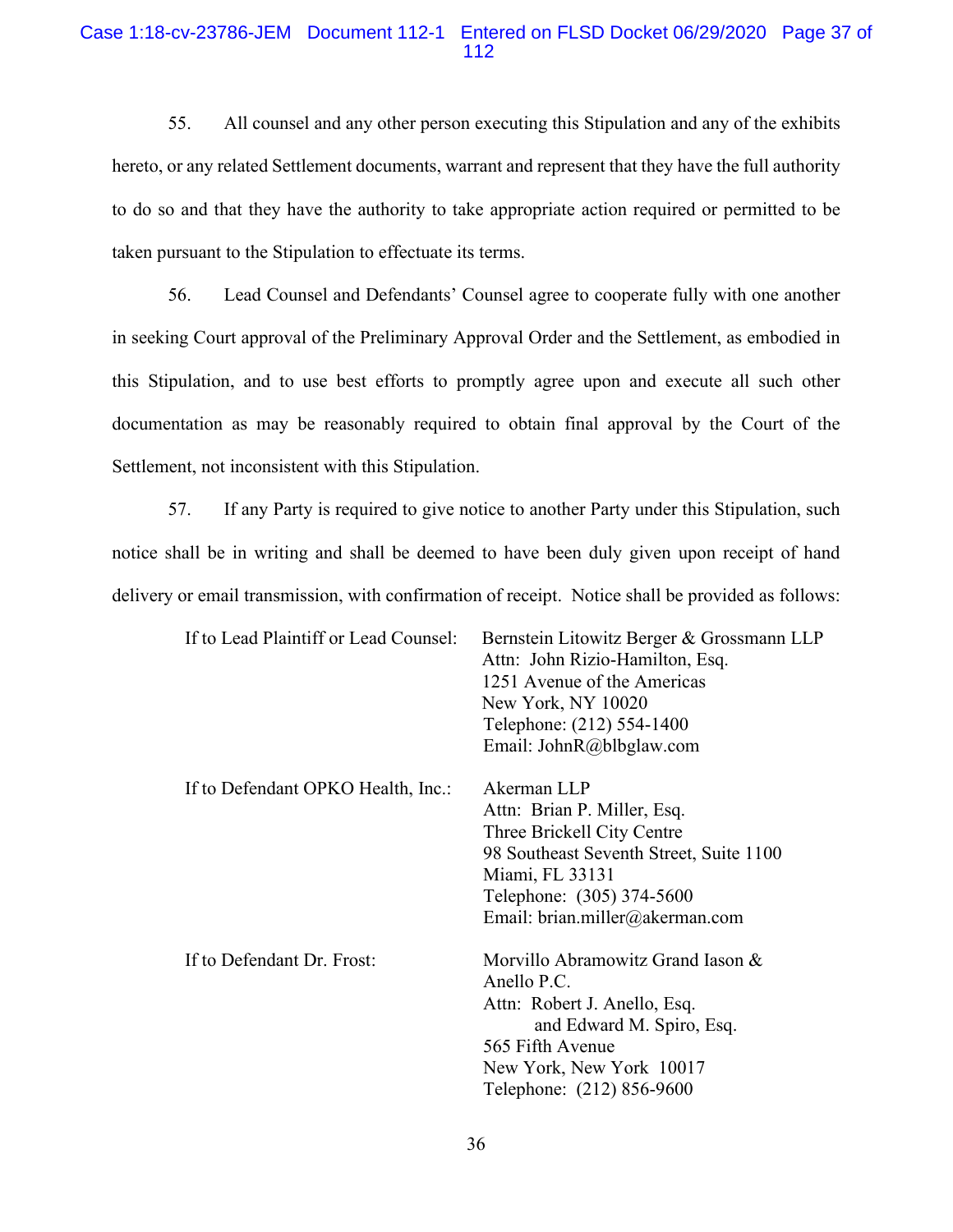# Case 1:18-cv-23786-JEM Document 112-1 Entered on FLSD Docket 06/29/2020 Page 38 of 112

E-mail: ranello@maglaw.com E-mail: espiro@maglaw.com

58. Except as otherwise provided herein, each Party shall bear its own costs.

59. Whether or not the Stipulation is approved by the Court and whether or not the Stipulation is consummated, or the Effective Date occurs, the Parties and their counsel shall use their best efforts to keep all negotiations, discussions, acts performed, agreements, drafts, documents signed, and proceedings in connection with the Stipulation confidential.

60. All agreements made and orders entered during the course of this Action relating to the confidentiality of information shall survive this Settlement.

61. No opinion or advice concerning the tax consequences of the proposed Settlement to individual Settlement Class Members is being given or will be given by the Parties or their counsel; nor is any representation or warranty in this regard made by virtue of this Stipulation. Each Settlement Class Member's tax obligations, and the determination thereof, are the sole responsibility of the Settlement Class Member, and it is understood that the tax consequences may vary depending on the particular circumstances of each individual Settlement Class Member.

**IN WITNESS WHEREOF,** the Parties hereto have caused this Stipulation to be executed, by their duly authorized attorneys, as of June 26, 2020.

> **BERNSTEIN LITOWITZ BERGER & GROSSMANN LLP**

 $By: 200$  Kings - Counter

 John Rizio-Hamilton, Esq. 1251 Avenue of the Americas New York, NY 10020 Telephone: (212) 554-1400 Email: JohnR@blbglaw.com

*Lead Counsel for Lead Plaintiff and the Settlement Class*